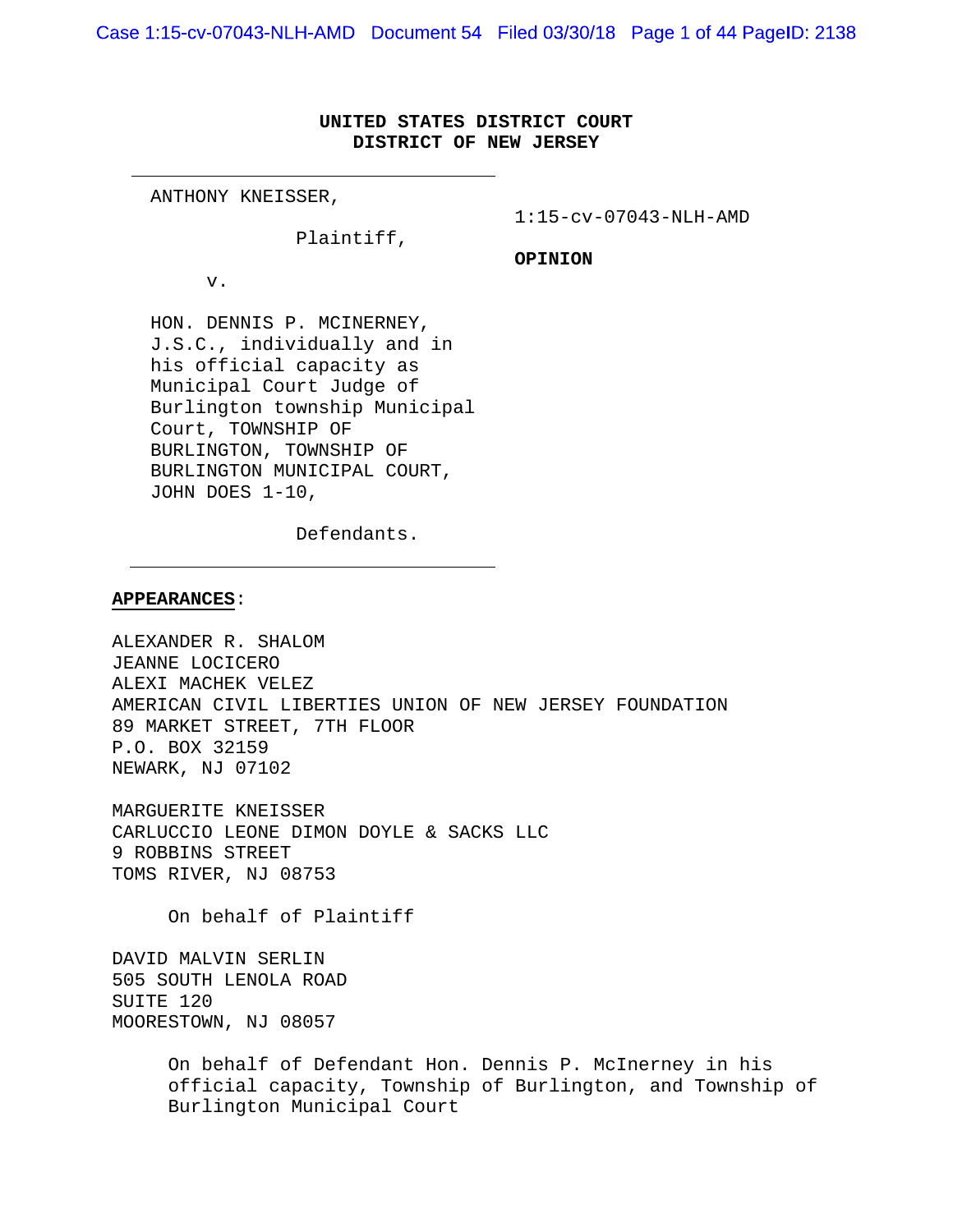JOHN L. SLIMM MARSHALL, DENNEHEY, WARNER, COLEMAN & GOGGIN, PC WOODLAND FALLS CORPORATE PARK 200 LAKE DRIVE EAST SUITE 300 CHERRY HILL, NJ 08002

> On behalf of Defendant Hon. Dennis P. McInerney in his individual capacity

## **HILLMAN, District Judge**

 This matter concerns Plaintiff's claims that his constitutional rights were violated at the Township of Burlington Municipal Court when he was sent to jail because he was unable to pay a fine imposed for a littering offense. Pending before the Court are Plaintiff's and Defendants' motions for summary judgment, as well as Plaintiff's motion to amend his complaint to add the court administrator as a defendant. For the reasons expressed below, the Court will grant Plaintiff partial summary judgment, allow amendment, grant Plaintiff's motion to seal, and will, on the present record, deny Defendants' motions for summary judgment.

#### **BACKGROUND**

 Plaintiff, Anthony Kneisser, filed this action against Defendant, Dennis P. McInerney, J.S.C. ("Judge McInerney"), the Presiding Judge of all municipal courts in Burlington County, New Jersey, the Township of Burlington ("Township"), and the Township of Burlington Municipal Court ("Municipal Court"), alleging that Defendants violated his civil rights under the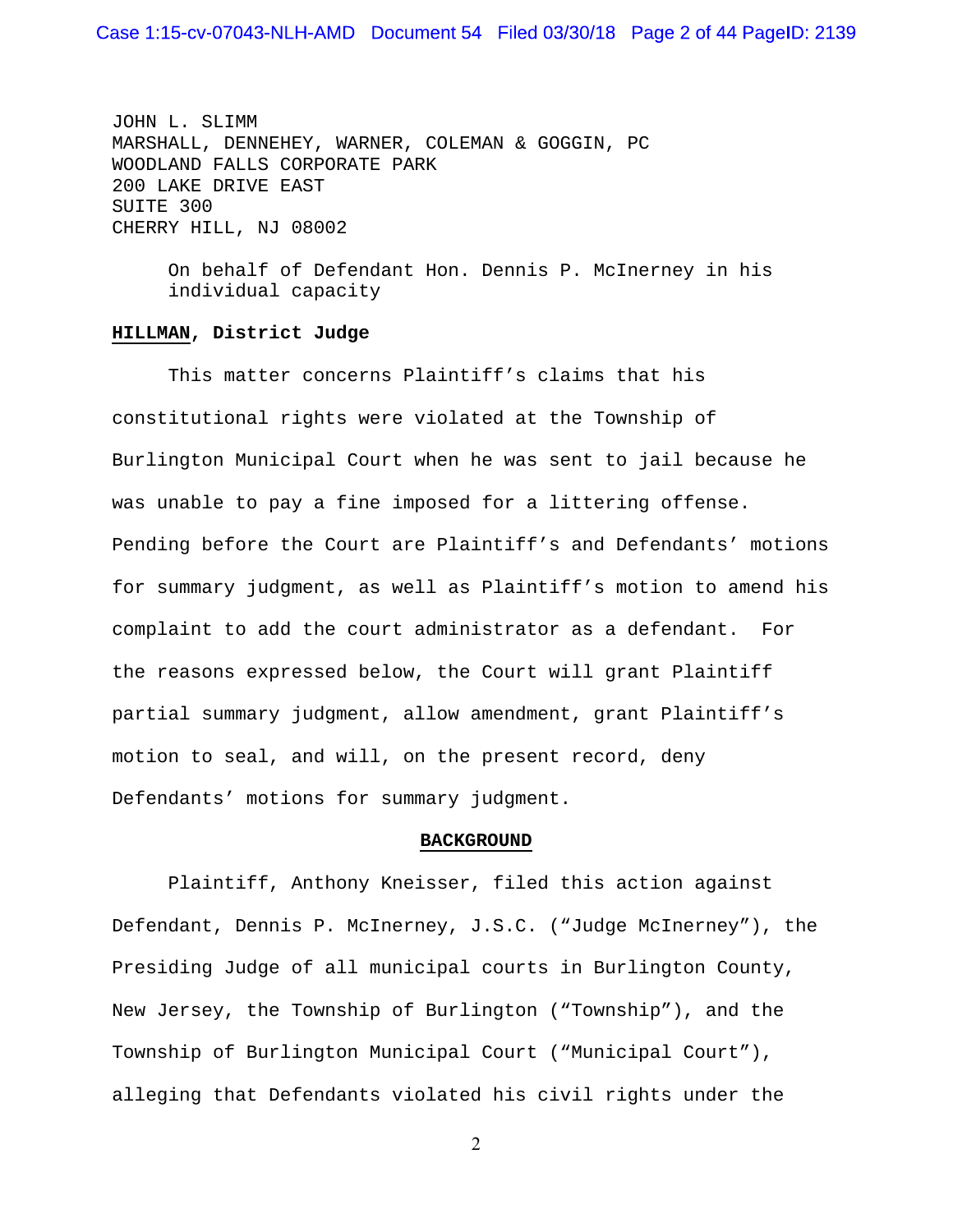Fourth, Fifth, Sixth, and Fourteenth Amendments to the Constitution of the United States and the Constitution of the State of New Jersey. Plaintiff has also lodged claims against Defendants under New Jersey state law for unlawful imprisonment, intentional infliction of emotional distress, false arrest and false imprisonment.1

 These claims arise from Plaintiff's appearance before Judge McInerney at the Township's Municipal Court in May 2014 for a summons he received for throwing a cigarette butt from the window of his car in violation of N.J.S.A. 39:4-64. The maximum penalty for violating this statute is a fine (\$200 minimum to \$1,000 maximum for each offense) which a defendant can satisfy through the mail, over the phone, or online. At the time, Plaintiff was a twenty year-old college student employed parttime as a line cook making \$9.00 an hour. He worked approximately 15-20 hours per week making about \$150 each paycheck. Plaintiff alleges he lacked sufficient funds to pay the imposed fine in full prior to the hearing date set on his summons and called the Municipal Court to determine whether there were any alternatives to paying the fine in full. He was advised that because he could not pay the fine in full, an

 $\overline{a}$ 

 $1$  Plaintiff's proposed amended complaint adds these same claims against the Municipal Court's administrator, Rosa Henry.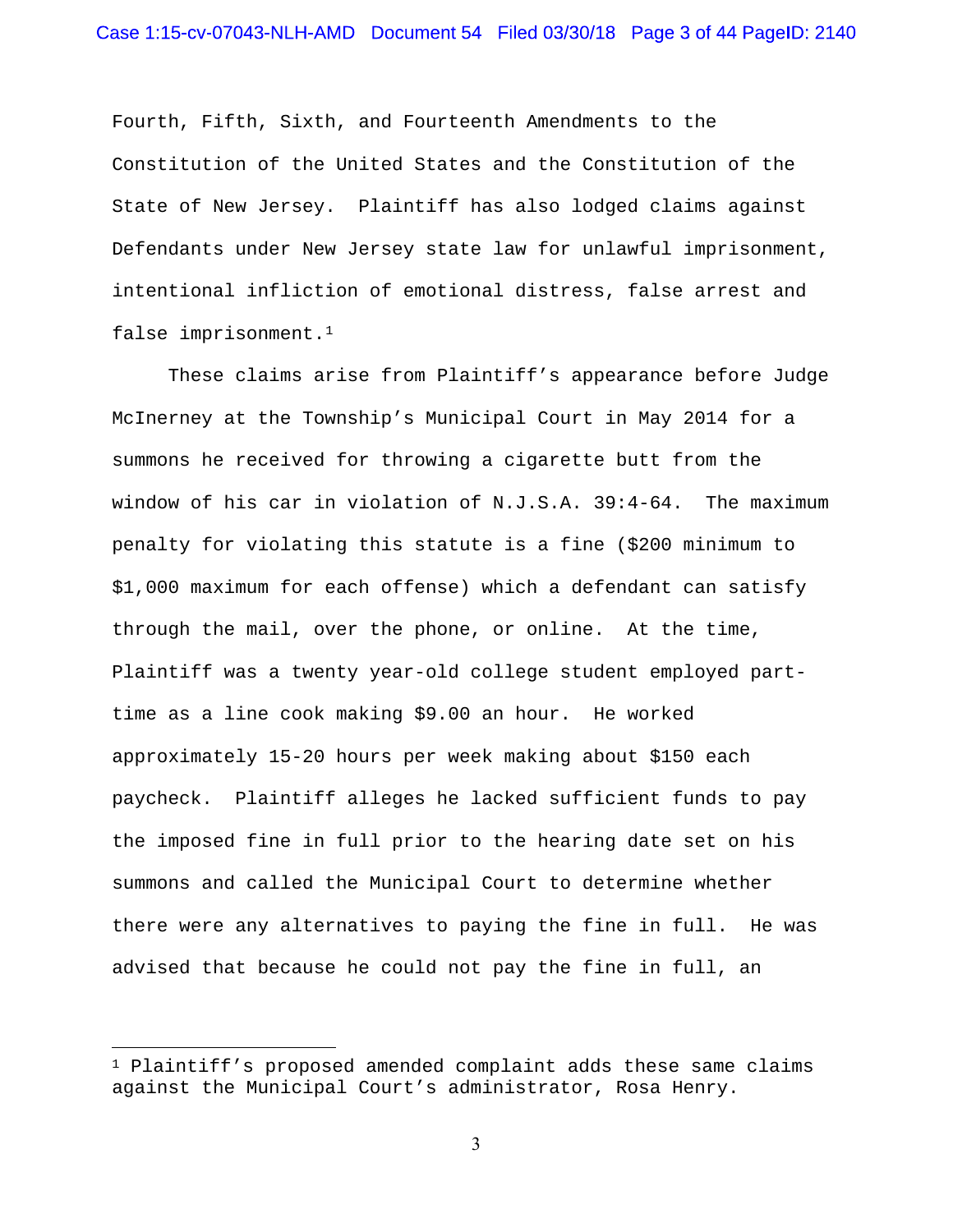appearance in court was required.

 The details of what occurred at the Municipal Court are set forth in Plaintiff's complaint. On May 27, 2014, Mr. Kneisser appeared before Judge McInerney in the Burlington Township Municipal Court for his first appearance to plead guilty and request a payment plan or community service in order to satisfy the charges in full. The entire amount of the offense, with court costs and fees, was \$239. When Mr. Kneisser entered the courtroom, he first spoke to the Municipal Prosecutor to request payment alternatives. He was advised by the Prosecutor to make his request to Judge McInerney.

 Mr. Kneisser sat and waited for his name to be called. During this time, Judge McInerney rendered his opening remarks as follows:

After your case is heard you'll be asked to check out with the administrator. The administrator is out at the window where everyone checked in, everyone that has a case here today needs to check out with the administrator before you leave the court house. If a fine is imposed in your case the fine is due today. If you're not prepared to pay the fine, you need to make a phone call, make whatever arrangements are necessary so you'll be in a position to pay your fine today. If you refuse to pay your fine, I will sentence you to the county jail. Now the court does accept credit card payments, so we try to make it as convenient as we can for you to pay your fine. On the other hand, as I said, if you refuse to make a payment, I'll sentence you to the county jail.

(May 27, 2014 Hearing Transcript, pp. 5-6).

Mr. Kneisser then appeared before Judge McInerney, at which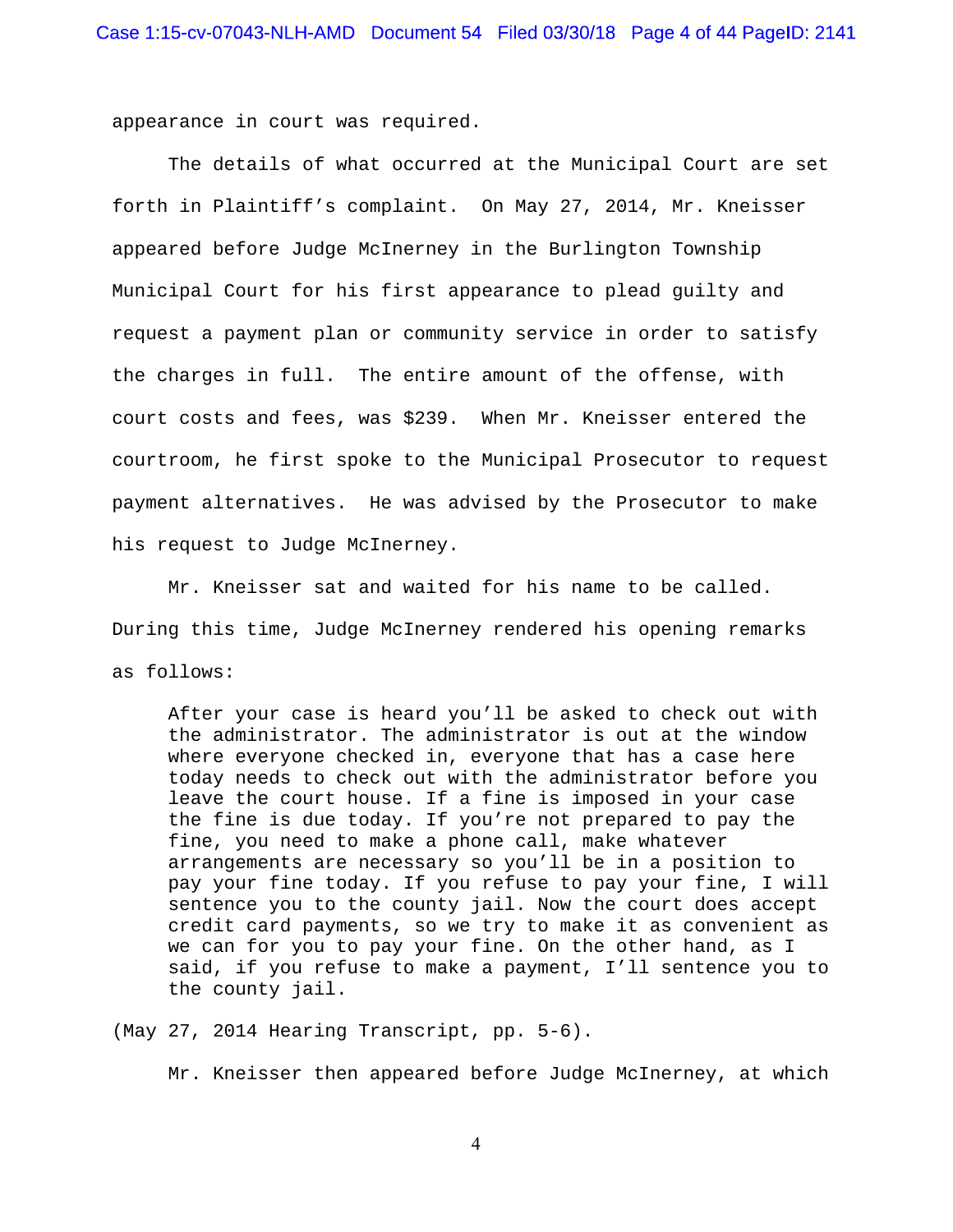time Judge McInerney asked how he wished to plea. Mr. Kneisser indicated that he wished to plead guilty but that he was present to determine whether there was an alternative to paying the fine in full on that date. Such alternatives included performing community service or being placed on a payment plan. Judge McInerney advised that there would be no penalty imposed other than a fine due in full and ordered him to return to the payment window to pay. Specifically, Judge McInerney stated as follows:

THE COURT: Anthony, it looks like Kneisser, come on up, sir. You're charged with throwing an object from the vehicle. There's a \$100 fine for that – actually, there's a \$200 fine for that offense. You have the right to be represented by a lawyer. If you can't afford one, you can apply to have one appointed. Do you understand that?

MR. KNEISSER: Yes.

THE COURT: Are you ready to proceed without a lawyer?

MR. KNEISSER: Yes.

THE COURT: How do you wish to plea?

MR. KNEISSER: I mean, I'm guilty, but I was hoping there's a way to avoid the fine. Can I do some community service or something?

THE COURT: No. There's no way to avoid the fine. What did you throw out of the vehicle?

MR. KNEISSER: Cigarette butt on the turnpike.

THE COURT: All right, there's a \$206 fine, \$33 court costs. The statute specifically mentions cigarettes and cigarette butts.

MR. KNEISSER: All right.

THE COURT: It's a \$206 fine, \$33 court costs. Either you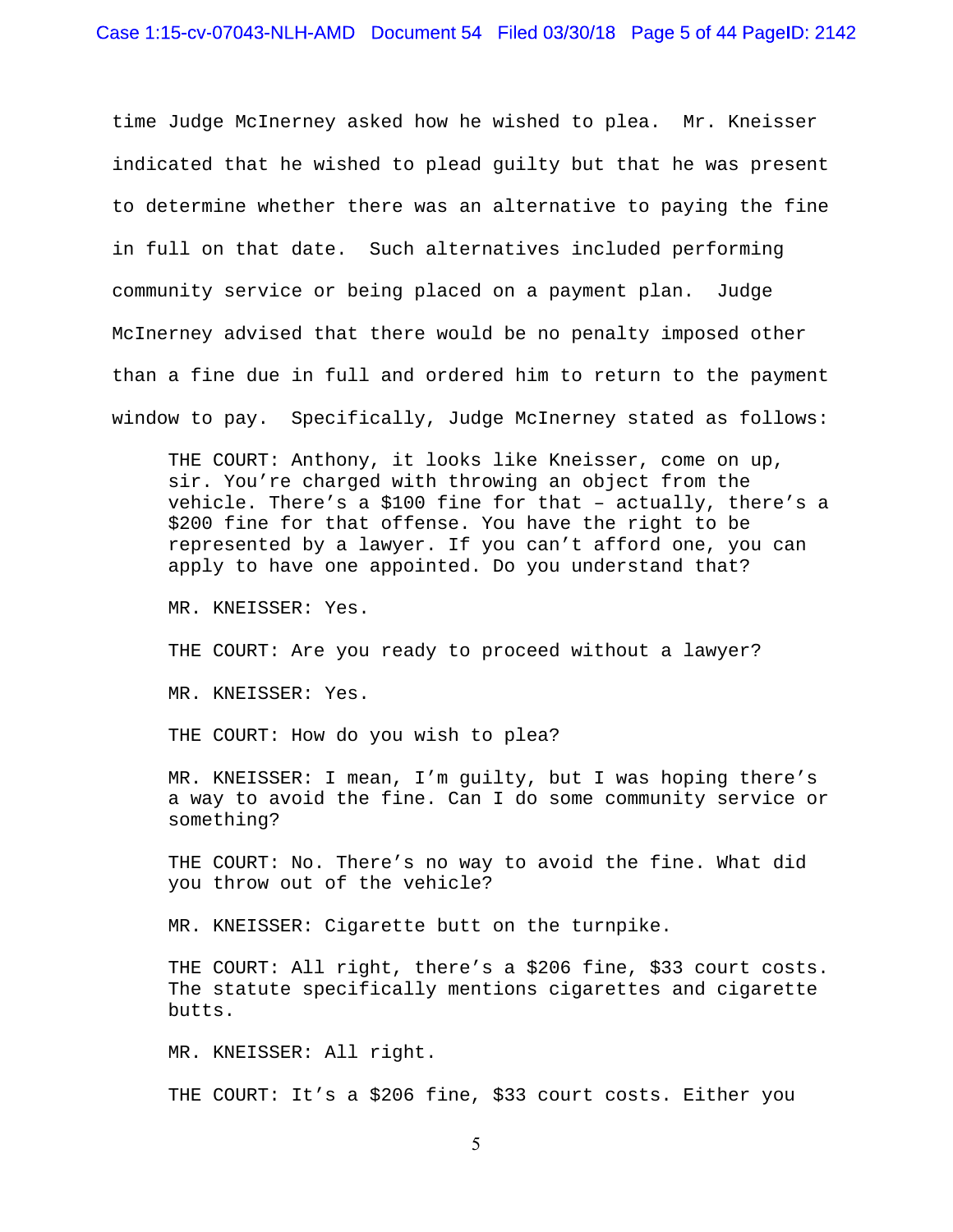use an ashtray or quit smoking. Check out at the window. (May 27 Tr., p. 8, ¶1-3).

 Mr. Kneisser acquiesced and returned to the Clerk's window. At the window, the Burlington Township Municipal Court's payment policy was clearly expressed in a posted sign. It stated as follows:

## **PLEASE NOTE:**

#### IF YOUR FINES TOTAL OVER \$200:

YOU ARE REQUIRED TO MAKE AT

#### LEAST

A \$200 PAYMENT TODAY

IF YOUR FINES TOTAL \$200 OR LESS:

YOU ARE REQUIRED TO PAY YOUR

# FINE IN FULL TODAY

Mr. Kneisser advised the Clerk that he was unable to pay the minimum \$200 required fine and was given a "Financial Questionnaire to Establish Indigency" to fill out. Mr. Kneisser filled out the form and requested a payment plan.

 Mr. Kneisser then returned to the courtroom, at which time the following brief colloquy took place:

THE COURT: Anthony Kneisser. Come on up, sir. You have 239, how much are you paying today?

MR. KNEISSER: I don't have anything today.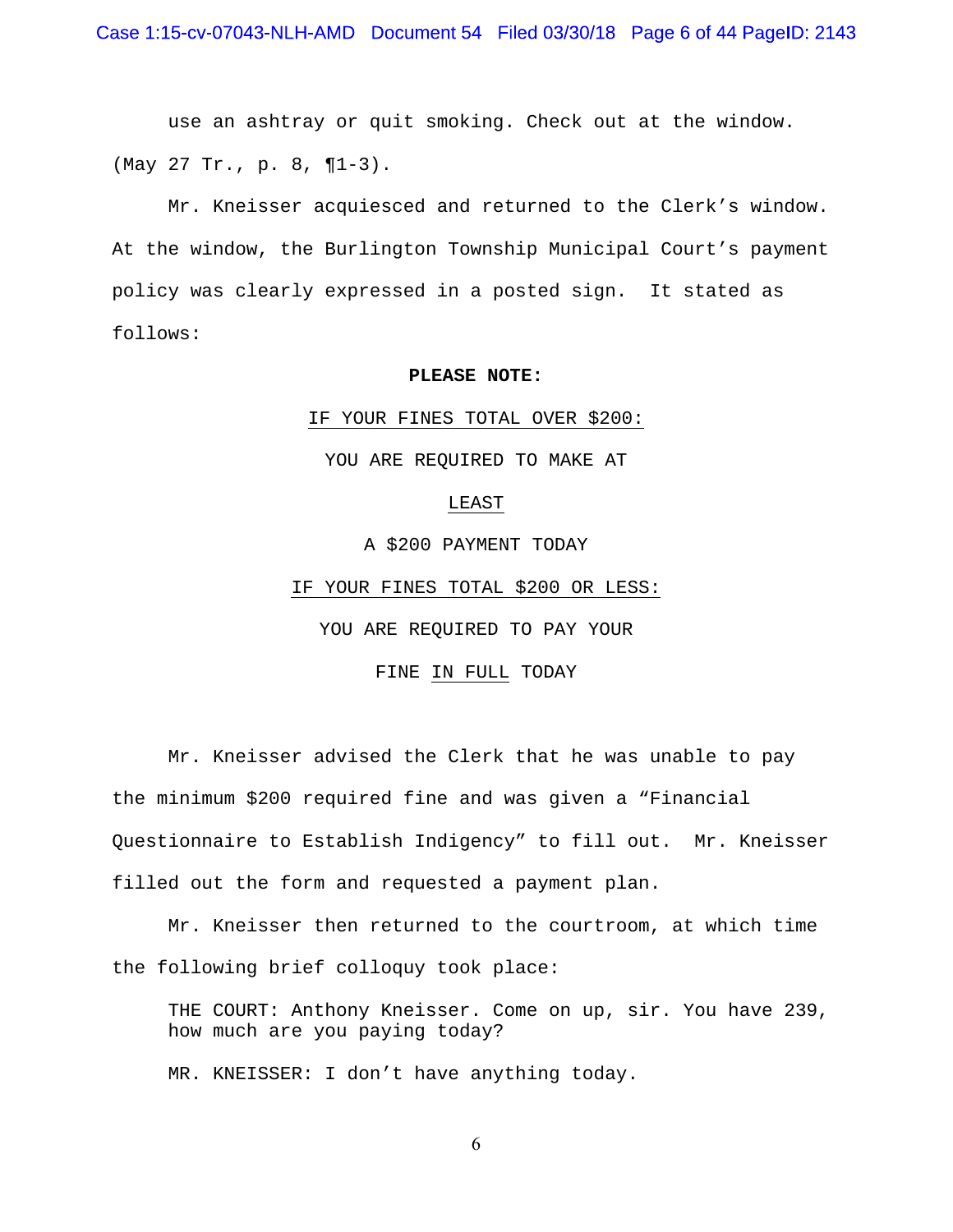THE COURT: When can you make a payment?

MR. KNEISSER: Early June.

THE COURT: I'm sorry?

MR. KNEISSER: Early June.

THE COURT: You need to make a payment today, sir. Go make a phone call.

MR. KNEISSER: I don't have anyone that (indiscernible).

THE COURT: All right. I'll sentence you to five days in jail. Go with the officer.

MR. KNEISSER: Really.

THE COURT: Really. I gave you a chance to make a phone call, sir.

MR. KNEISSER: I don't have any friends that could help me  $out - -$ 

THE COURT: All right. Well then you do the time. You're refusing to pay.

(May 27 Tr., p. 8).

 $\overline{a}$ 

Mr. Kneisser was arrested, handcuffed, escorted by two officers to the Burlington Township Jail, waiting to be transferred to the Burlington County Prison.2

66. Upon Judge McInerney's order, Officer Shawn McDonough handcuffed Plaintiff in open court and escorted him to the adjacent police department for booking.

67. During booking, McDonough subjected Plaintiff to "secondary search," or full search, as opposed to a frisk.

68. All of Plaintiff's property, including his shoelaces,

<sup>2</sup> According to Plaintiff's Local Civil Rule 56.1 statement of material facts not in dispute: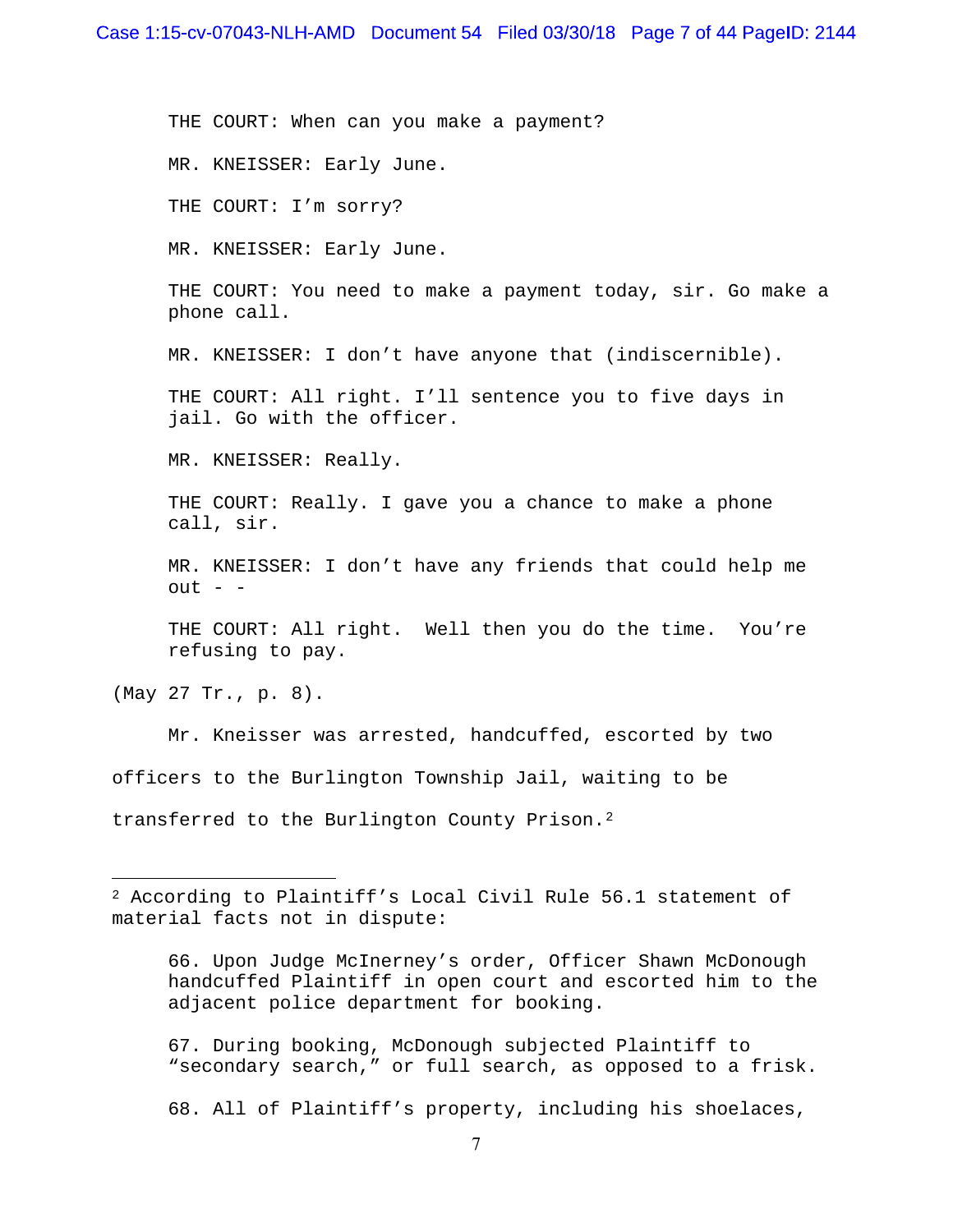(Complaint, Docket No. 1 at 4-8.)

 $\overline{a}$ 

Based on what transpired, Plaintiff claims that:

(1) there was no refusal to pay; (2) at no point did Judge

was then inventoried and seized by the Burlington Township Police.

69. Plaintiff's seized property was: a car key; his shoe laces; and eleven cents.

70. Plaintiff was then placed in a jail cell where he sat for several hours.

71. Eventually, Plaintiff was able to call his brother and explain that he was being held in a Burlington Township jail cell and would soon be transported to Burlington County Jail.

72. After receiving word that Plaintiff was being held in a jail cell and would be sent to the Burlington County Jail shortly, Dr. Kneisser [Plaintiff's father] called the Burlington Township Municipal Court to see what could be done to have his son released.

73. An employee of Burlington Township Municipal Court advised Dr. Kneisser that the only way Plaintiff would be released was if someone paid Plaintiff's fines and fees in full.

74. Plaintiff was released only after his brother handdelivered a check written by their father, for the full amount of the fines and fees imposed against Plaintiff. Plaintiff was not released until nearly five (5) hours after Judge McInerney had ordered his arrest.

(Docket No. 35-3 at 7-8, internal references omitted.) The deposition of Plaintiff's father, George Kneisser, M.D., reveals that prior to the court hearing, Plaintiff told Dr. Kneisser about the ticket, and that after Dr. Kneisser lectured his son for smoking and throwing the cigarette butt, he made it clear to him that he would not pay for the ticket, and that he should do community service or whatever it took, as a way to teach a lesson on thinking to his son. (Docket No. 33-5 at 17-18, discussing Dr. Kneisser's deposition.)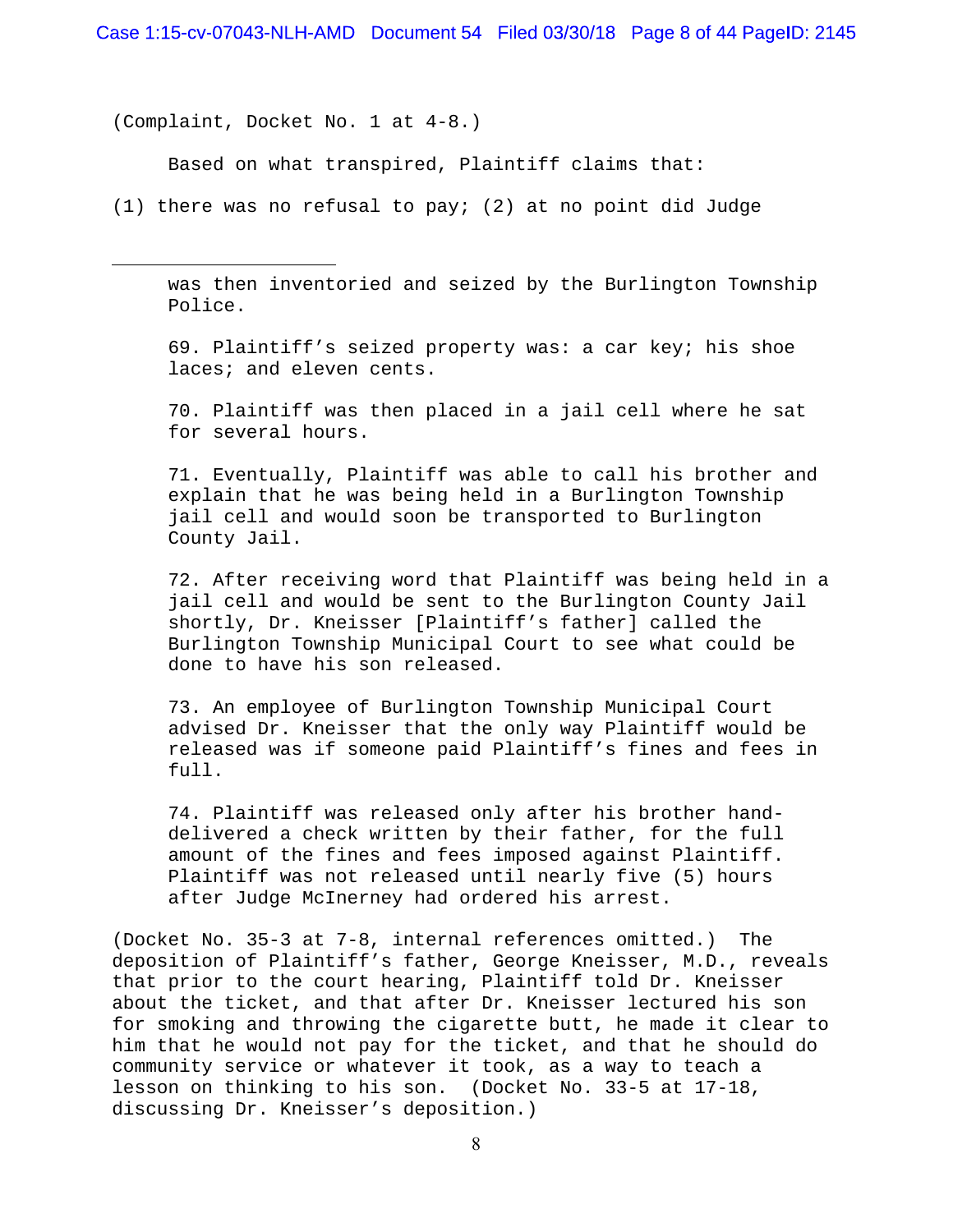McInerney attempt to determine whether and to what extent Plaintiff was able to pay; (3) Plaintiff would have been able to start paying on an installment plan when he was paid by his job on or about June 2, 2014; (4) when Plaintiff attempted to explain to Judge McInerney that there was no one he could call to make alternate arrangements, Judge McInerney refused to consider any explanation and ordered Mr. Kneisser to jail; and (5) Judge McInerney suppressed Plaintiff's testimony by interrupting him and refusing to allow Plaintiff the opportunity to explain his inability to pay.

 Plaintiff claims that Judge McInerney's motive was clear. The only thing he was interested in was generating revenue for the Municipal Court, which was apparent from Judge McInerney's opening statement and the express written policy of the Municipal Court. Plaintiff claims that the Defendants' motives were further confirmed by the Court Administrator, Rosa Henry, who thereafter advised Plaintiff's father that the Court acts to "get their money as fast as they can," and that "it is all about collection," so that the Court can "get them while they have them" in order to prevent "issuing warrants, suspending driving licenses, chasing people, etc."

 Plaintiff claims that Defendants' actions demonstrate an unconstitutional policy and custom to jail those offenders incapable of or unable to pay their fines on their hearing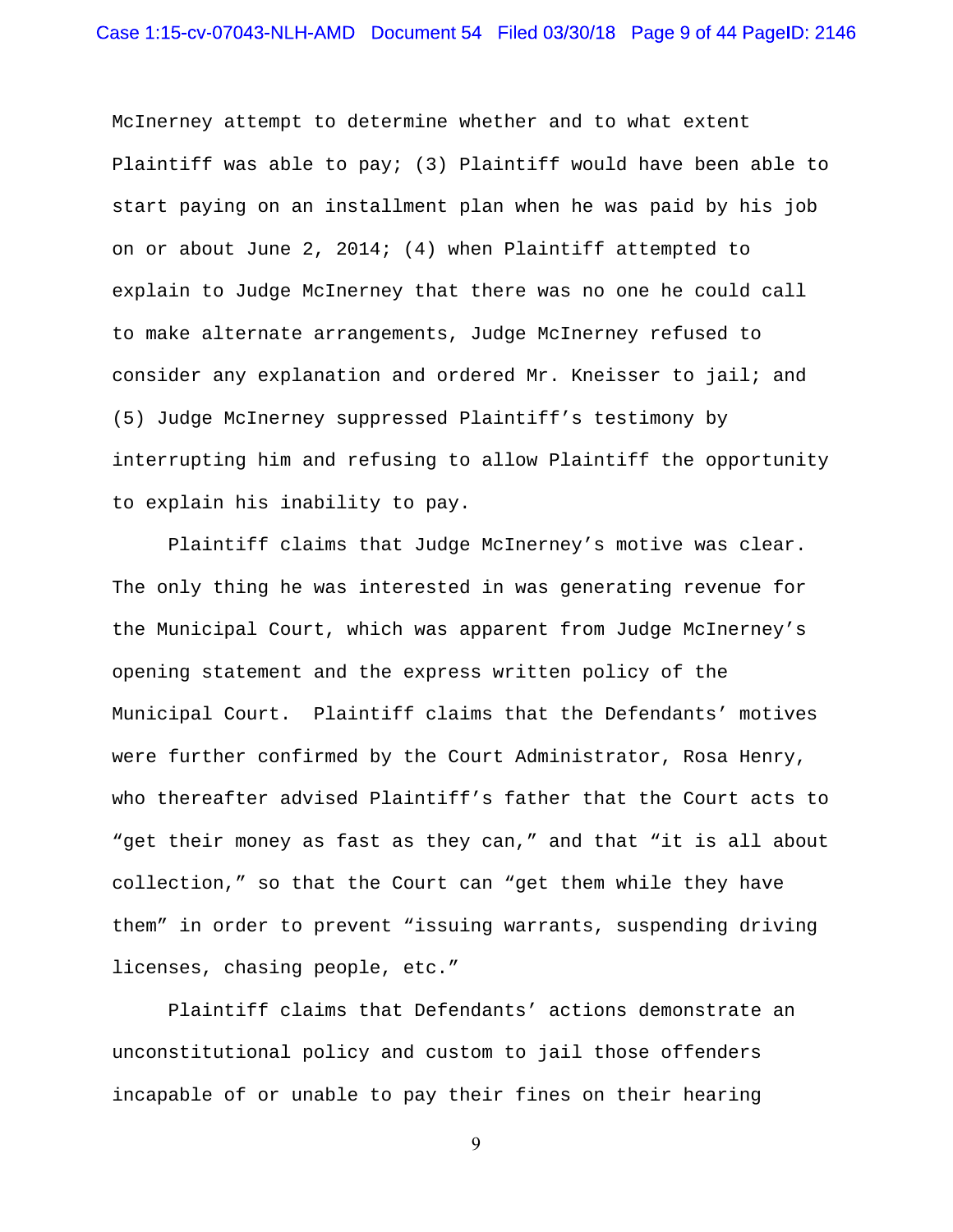dates. Plaintiff asserts that Defendants' policy violates wellestablished principles of due process and equal protection by subjecting an individual defendant to a term of imprisonment without first affording them notice and an opportunity to be heard on whether and to what extent they are able to pay their fines. Plaintiff further claims that the policy invidiously discriminates against indigent defendants in that it fails to take into consideration the financial circumstances of any individual defendant. Plaintiff claims that the policy lacks any rational basis and fails to serve any penological objective, and it is used solely as a collection device and cannot be tolerated.

 In addition to violations of due process and equal protection, Plaintiff claims that Defendants' policy unconstitutionally imposed a term of imprisonment as the penalty for violation of N.J.S.A. 39:4-64, which is a fine-only offense. Plaintiff also claims that his right to counsel was violated because he only indicated he was waiving his right to counsel with respect to his plea for littering, not for his right to be represented under threat of imprisonment.

 Plaintiff has moved for summary judgment on his claims for violations of his Fourth, Sixth, and Fourteenth Amendment rights, and he has moved to amend his complaint to add claims against Municipal Court Administrator, Rosa Henry. Judge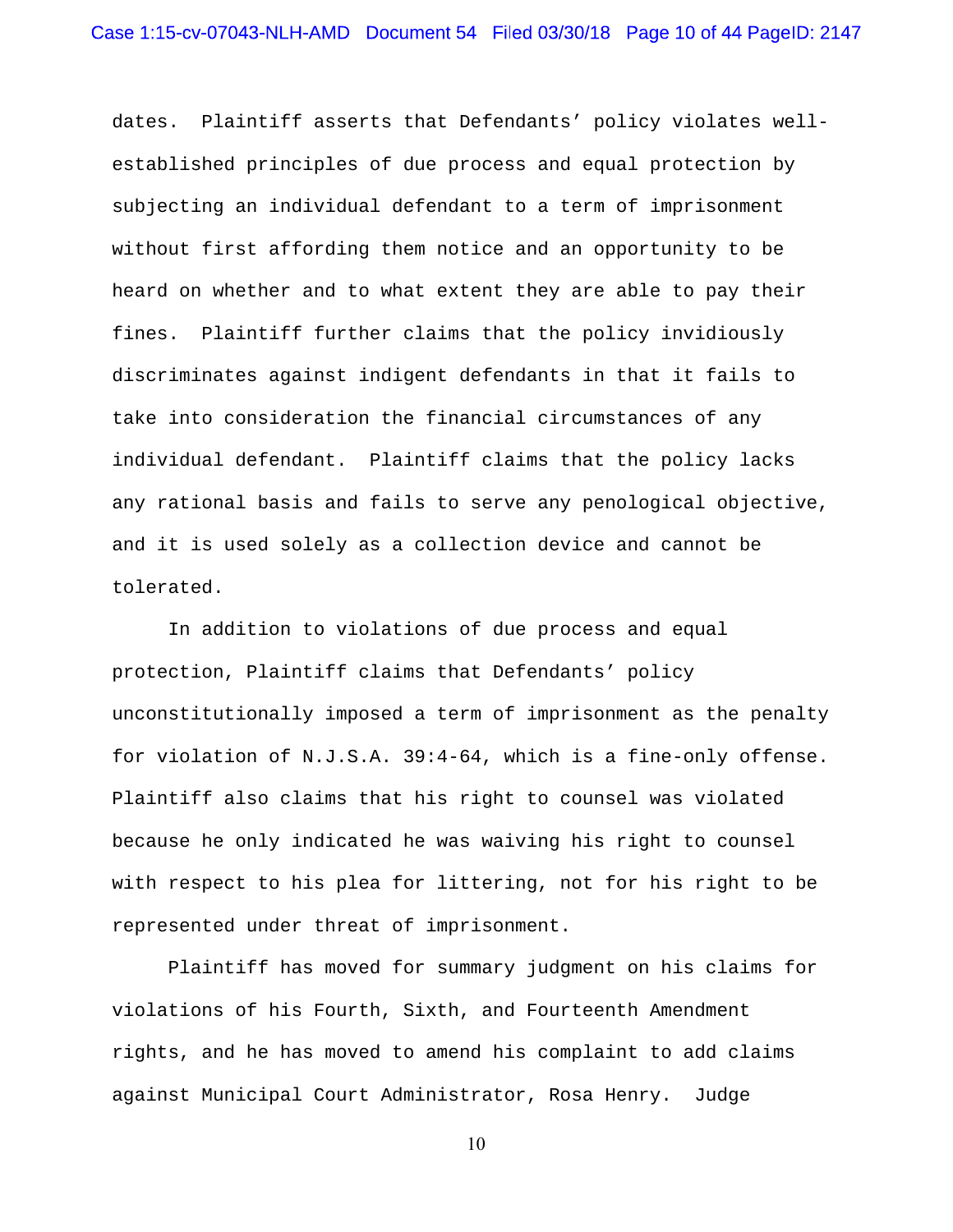McInerney has opposed Plaintiff's motion, and has moved for summary judgment in his favor, arguing that the doctrine of absolute judicial immunity defeats all of Plaintiff's claims against him in his individual and official capacities.

The Township opposes Plaintiff's motion as well, and moves for summary judgment in its favor, arguing that in addition to Judge McInerney's absolute immunity, it cannot be liable for the acts of the Municipal Court because it is actually part of the state judiciary and the Township has no control over how the Municipal Court is operated. Henry has opposed Plaintiff's motion to add her to his complaint based on the untimeliness of his motion and the futility of adding her to the case.

#### **DISCUSSION**

## **A. Subject matter jurisdiction**

 This case arises under the United States Constitution and 42 U.S.C. §§ 1983, 1988. This Court has jurisdiction over Plaintiff's federal claims pursuant to 28 U.S.C. §§ 1331, 1343 and supplemental jurisdiction over Plaintiff's state claims pursuant to 28 U.S.C. § 1367. The declaratory and injunctive relief sought by Plaintiff is authorized by 28 U.S.C. §§ 2201, 2202, 42 U.S.C. § 1983 and Rule 57 of the Federal Rules of Civil Procedure.

# **B. Standard for Summary Judgment**

Summary judgment is appropriate where the Court is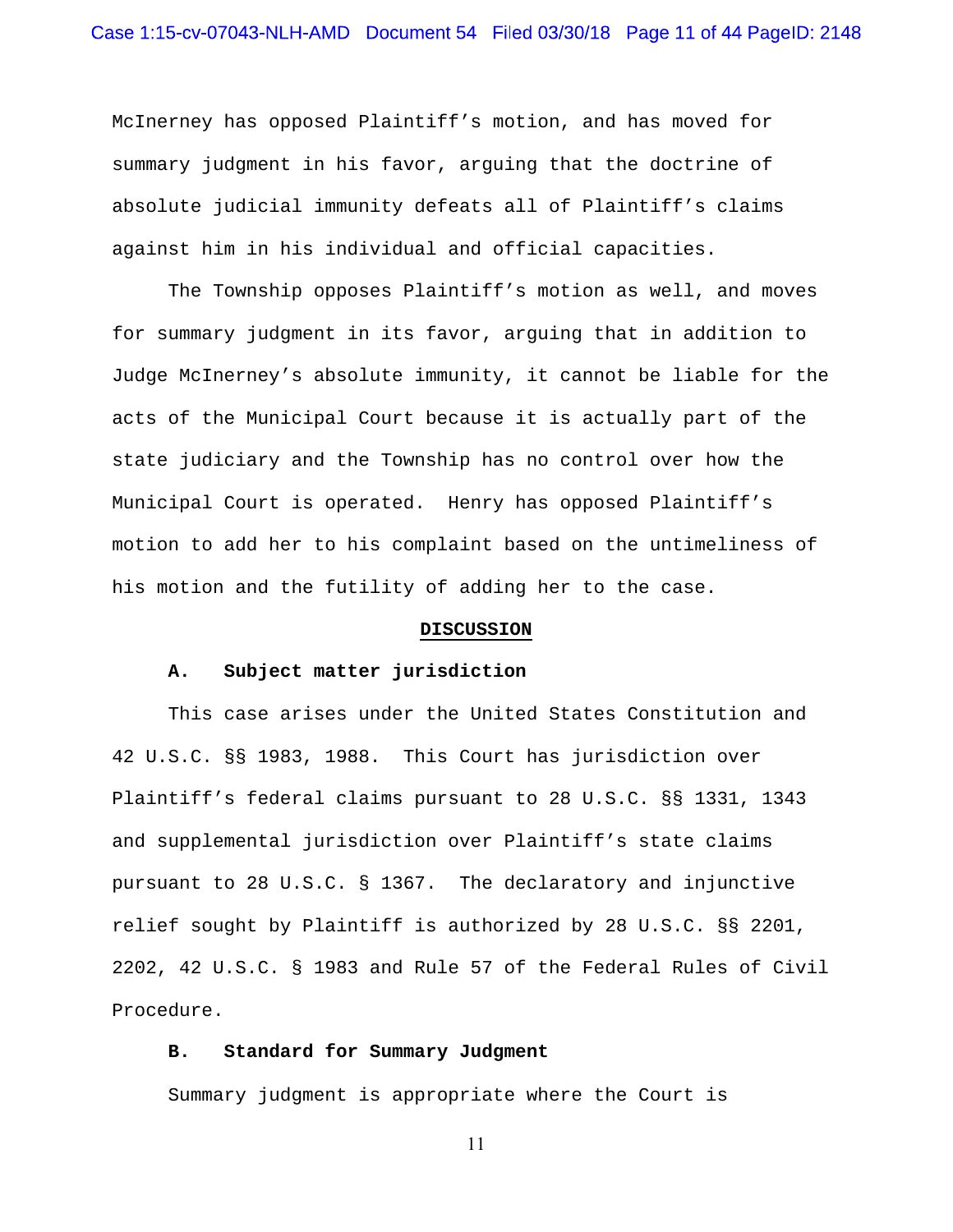satisfied that the materials in the record, including depositions, documents, electronically stored information, affidavits or declarations, stipulations, admissions, or interrogatory answers, demonstrate that there is no genuine issue as to any material fact and that the moving party is entitled to a judgment as a matter of law. Celotex Corp. v. Catrett, 477 U.S. 317, 330 (1986); Fed. R. Civ. P. 56(a).

An issue is "genuine" if it is supported by evidence such that a reasonable jury could return a verdict in the nonmoving party's favor. Anderson v. Liberty Lobby, Inc., 477 U.S. 242, 248 (1986). A fact is "material" if, under the governing substantive law, a dispute about the fact might affect the outcome of the suit. Id. In considering a motion for summary judgment, a district court may not make credibility determinations or engage in any weighing of the evidence; instead, the non-moving party's evidence "is to be believed and all justifiable inferences are to be drawn in his favor." Marino v. Industrial Crating Co., 358 F.3d 241, 247 (3d Cir. 2004)(quoting Anderson, 477 U.S. at 255).

Initially, the moving party has the burden of demonstrating the absence of a genuine issue of material fact. Celotex Corp. v. Catrett, 477 U.S. 317, 323 (1986). Once the moving party has met this burden, the nonmoving party must identify, by affidavits or otherwise, specific facts showing that there is a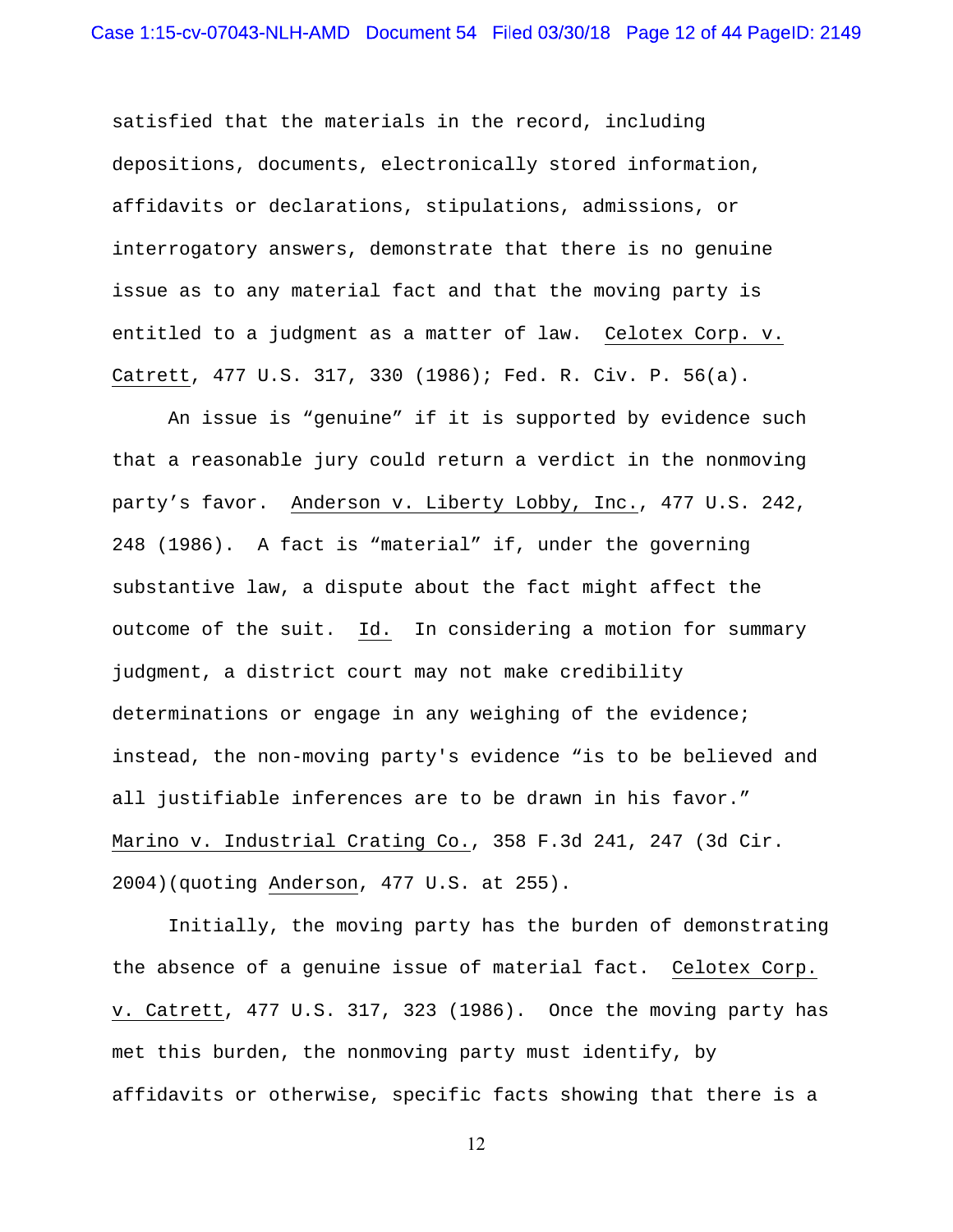genuine issue for trial. Id. Thus, to withstand a properly supported motion for summary judgment, the nonmoving party must identify specific facts and affirmative evidence that contradict those offered by the moving party. Anderson, 477 U.S. at 256- 57. A party opposing summary judgment must do more than just rest upon mere allegations, general denials, or vague statements. Saldana v. Kmart Corp.*,* 260 F.3d 228, 232 (3d Cir. 2001).

## **C. Analysis**

 The parties' arguments relative to the viability of Plaintiff's claims will be assessed in a certain order. First, the Court will determine whether the events on May 27, 2014 demonstrate that Plaintiff's constitutional rights were violated, and concomitantly, whether the Defendants maintained a policy or practice resulting in the violation of Plaintiff's constitutional rights. If so, the Court will address which Defendants may be held liable for those violations on the current record.

# **1. Whether Plaintiff's constitutional rights were violated and whether the Defendants maintained an unconstitutional policy or practice**

 Plaintiff argues that when Defendants sentenced him to jail for no other reason than Plaintiff's inability to pay fines and fees, without any inquiry into Plaintiff's ability to pay, Defendants were acting upon their policy or practice, which is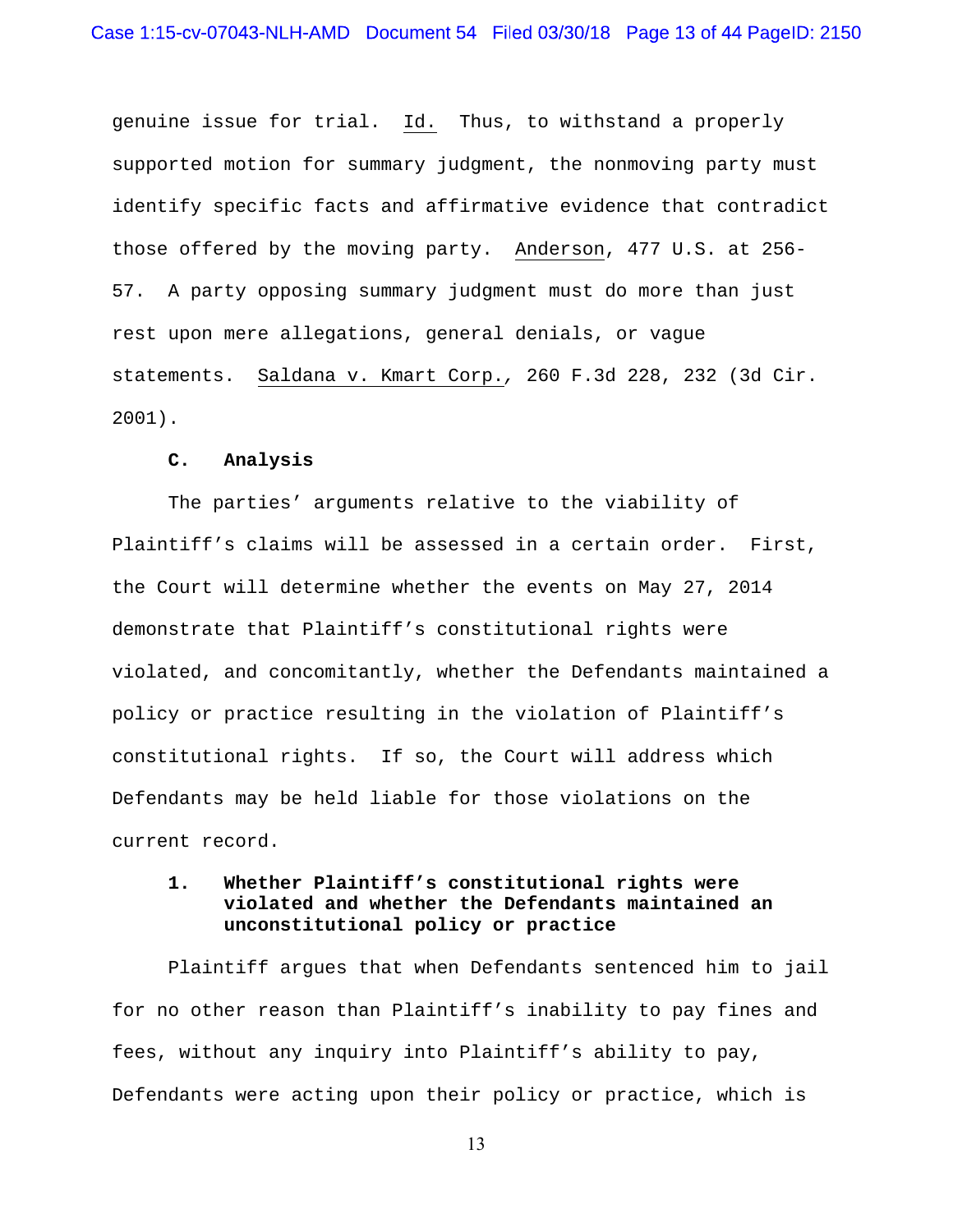to use arrest and jailing as leverage to secure same-day payment-in-full from municipal defendants who have indicated, on the record and through a signed certification, an inability to do so. Plaintiff further argues that the record reflects that it is Defendants' policy or practice to sentence certain municipal defendants who are unable to pay to jail; they are then held in Burlington Township jail cells where they are permitted to make a telephone call and ask for money, and only after already being held in jail, granted a hearing on indigency.

 Judge McInerney disputes Plaintiff's characterization of what occurred on May 27, 2014, and he disputes that the Municipal Court has a policy to use incarceration as method for securing the payment of fines. Judge McInerney claims that he viewed Plaintiff's demeanor in the courtroom as disrespectful, and when Plaintiff asked about community service, he was "kind of playing the crowd," trying to get a reaction from the courtroom. Judge McInerney claims that he found Plaintiff to be disrespectful, refusing to pay his fine, and attempting to avoid payment by not being willing to make a phone call.

 Judge McInerney claims he never intended for Plaintiff to actually go to jail, but rather speak to him again on the record later in the court session and come to an agreement on how he was going to pay the fine. According to Judge McInerney,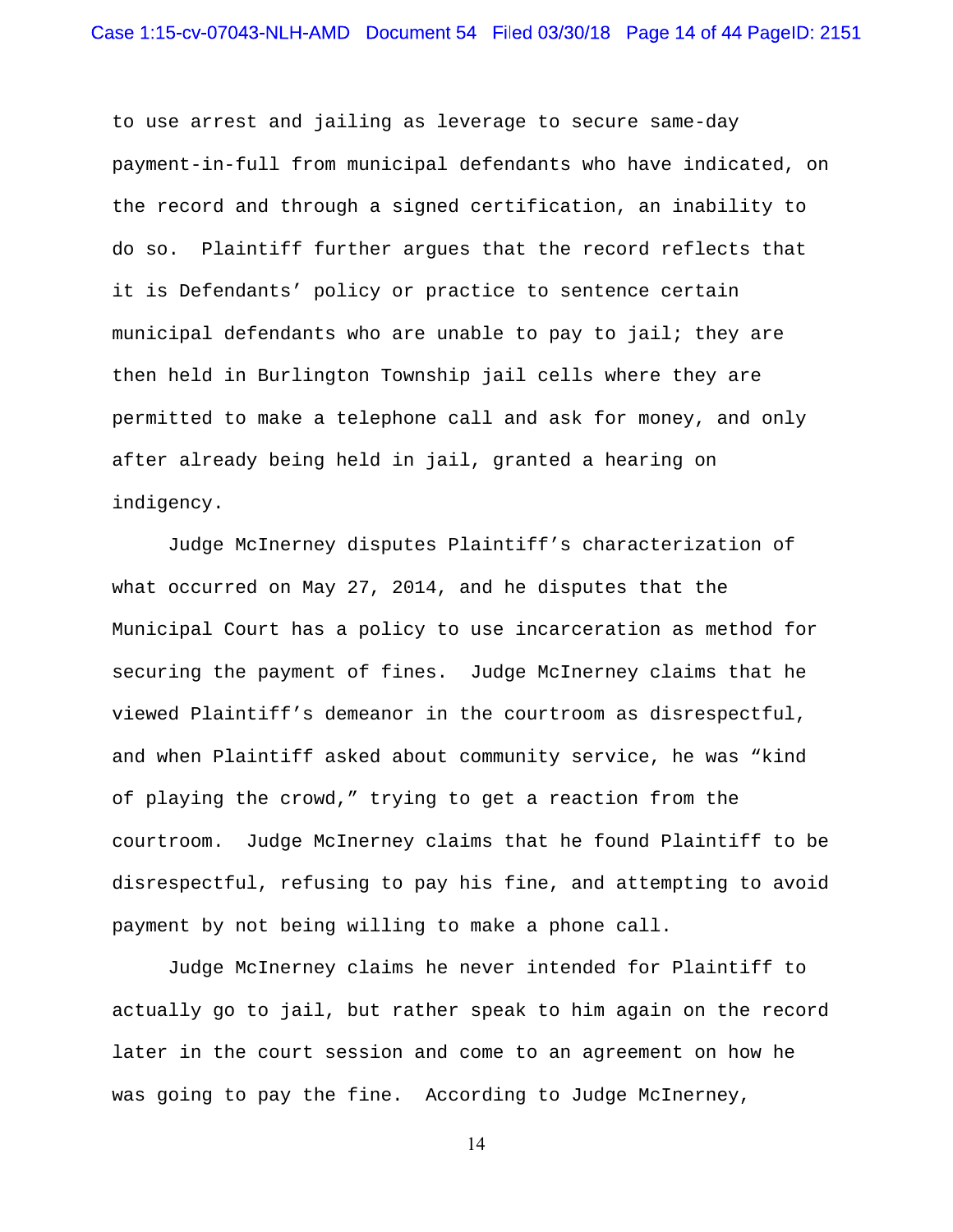"[s]ometimes a defendant is asked to sit and wait until the end of the Court session so that the Court can talk to them again, similar to the case here." (Docket No. 45 at 14.) He also claims that he has never had any communications with the Township about generating revenue for the Township by way of collecting fines in the Municipal Court. Judge McInerney further relates that he was not aware of the sign posted at the payment window, and had it removed immediately when he learned of it.

 The law that forms the basis of Plaintiff's constitutional violation claims is firmly established.<sup>3</sup> The Fourteenth

3 Plaintiff has brought his claims pursuant to 42 U.S.C. § 1983, which provides in pertinent part:

 $\overline{a}$ 

Every person who, under color of any statute, ordinance, regulation, custom, or usage, of any State or Territory, subjects, or causes to be subjected, any citizen of the United States or other person within the jurisdiction thereof to the deprivation of any rights, privileges, or immunities secured by the Constitution and laws, shall be liable to the party injured in an action at law, suit in equity, or other proper proceeding for redress.

"By its terms, of course, the statute creates no substantive rights; it merely provides remedies for deprivations of rights established elsewhere." City of Oklahoma City v. Tuttle*,* 471 U.S. 808, 816 (1985). Thus, "[t]o establish a claim under 42 U.S.C. § 1983, [a plaintiff] must demonstrate a violation of a right secured by the Constitution and the laws of the United States [and] that the alleged deprivation was committed by a person acting under color of state law." Moore v. Tartler, 986 F.2d 682, 685 (3d Cir. 1993).

 Plaintiff has also brought claims for violations of the New Jersey Civil Rights Act, N.J.S.A. 10:6–2(c). In contrast to §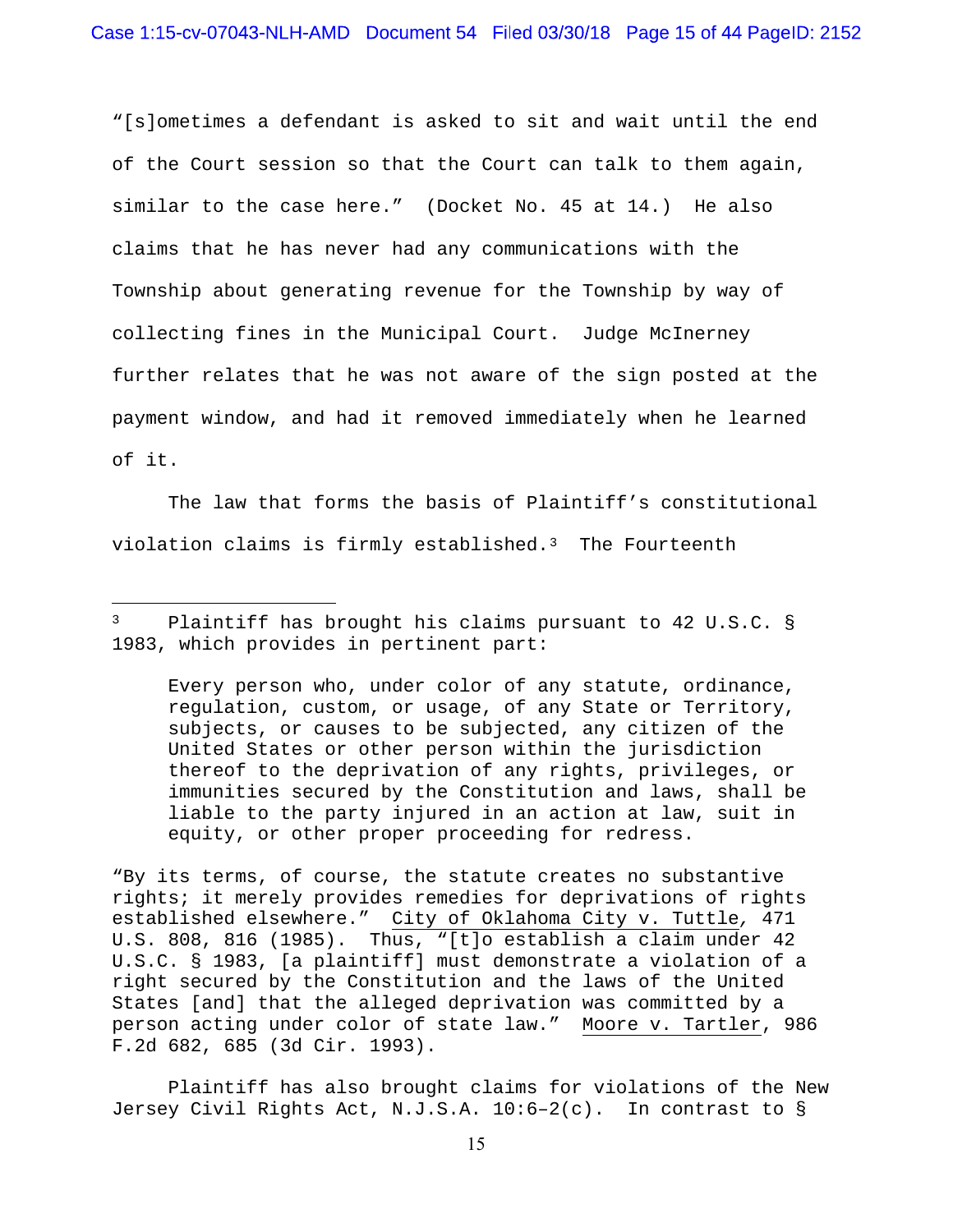Amendment prohibits the enactment or enforcement of laws which "abridge the privileges or immunities of citizens of the United States" or "deprive any person of life, liberty, or property, without due process of law ... [or] deny to any person within its jurisdiction the equal protection of the laws." U.S. Const. amend. XIV, § 1.

 The United States Supreme Court "has long been sensitive to the treatment of indigents in our criminal justice system," with Justice Black declaring in 1956 that "'there can be no equal justice where the kind of trial a man gets depends on the amount of money he has.'" Bearden v. Georgia, 461 U.S. 660, 664 (1983) (quoting Griffin v. Illinois, 351 U.S. 12, 19 (1956)). In that vein, "a State cannot convert a fine imposed under a fine-only statute into a jail term solely because the defendant is indigent and cannot immediately pay the fine in full." Id. (citing Tate v. Short, 401 U.S. 395 (1971)). If, however, a defendant has "willfully refused to pay the fine [] when he has the means to pay, the State is perfectly justified in using imprisonment as a sanction to enforce collection." Id.

 $\overline{a}$ 

<sup>1983,</sup> which provides remedies for the deprivation of both procedural and substantive rights, N.J.S.A. 10:6–2(c) provides remedies only for the violation of substantive rights. Tumpson v. Farina, 95 A.3d 210, 225 (N.J. 2014). Because Plaintiff has alleged substantive violations of his rights, both provisions provide vehicles for relief.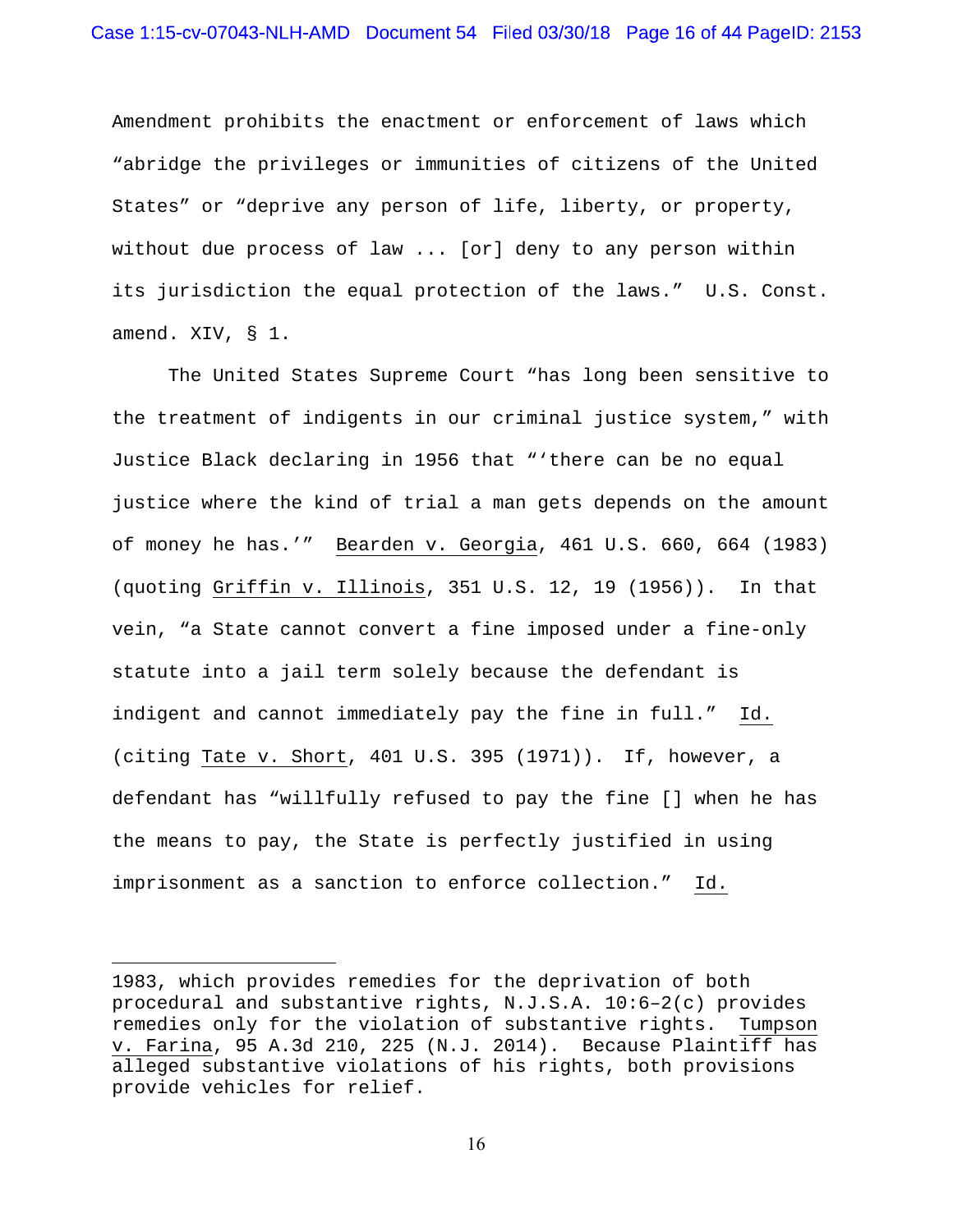The Supreme Court has therefore directed that "a sentencing court must inquire into the reasons for the failure to pay." Id. at 673. If a defendant cannot "pay despite sufficient bona fide efforts to acquire the resources to do so, the court must consider alternate measures of punishment other than imprisonment," such as by extending the time for making payments, or reducing the fine, or directing that the defendant perform some form of labor or public service in lieu of the fine. Id. at 672. "To do otherwise would deprive the [defendant] of his conditional freedom simply because, through no fault of his own, he cannot pay the fine. Such a deprivation would be contrary to the fundamental fairness required by the Fourteenth Amendment." Id. at 672-73.

 The New Jersey Supreme Court also follows this reasoning, see State v. De Bonis, 276 A.2d 137, 145 (N.J. 1971) ("Both [Williams and Tate] make it plain that a defendant may not be jailed merely because he cannot pay a fine in full at once. We must therefore hold that, since the record before us does not reveal some adequate explanation, the municipal court erred in denying defendant an opportunity to pay the fine in reasonable installments."), and the New Jersey statute governing municipal courts has codified it, see N.J.S.A. 2B:12-23 ("[I]f a municipal court finds that a person does not have the ability to pay a penalty in full on the date of the hearing . . . , the court may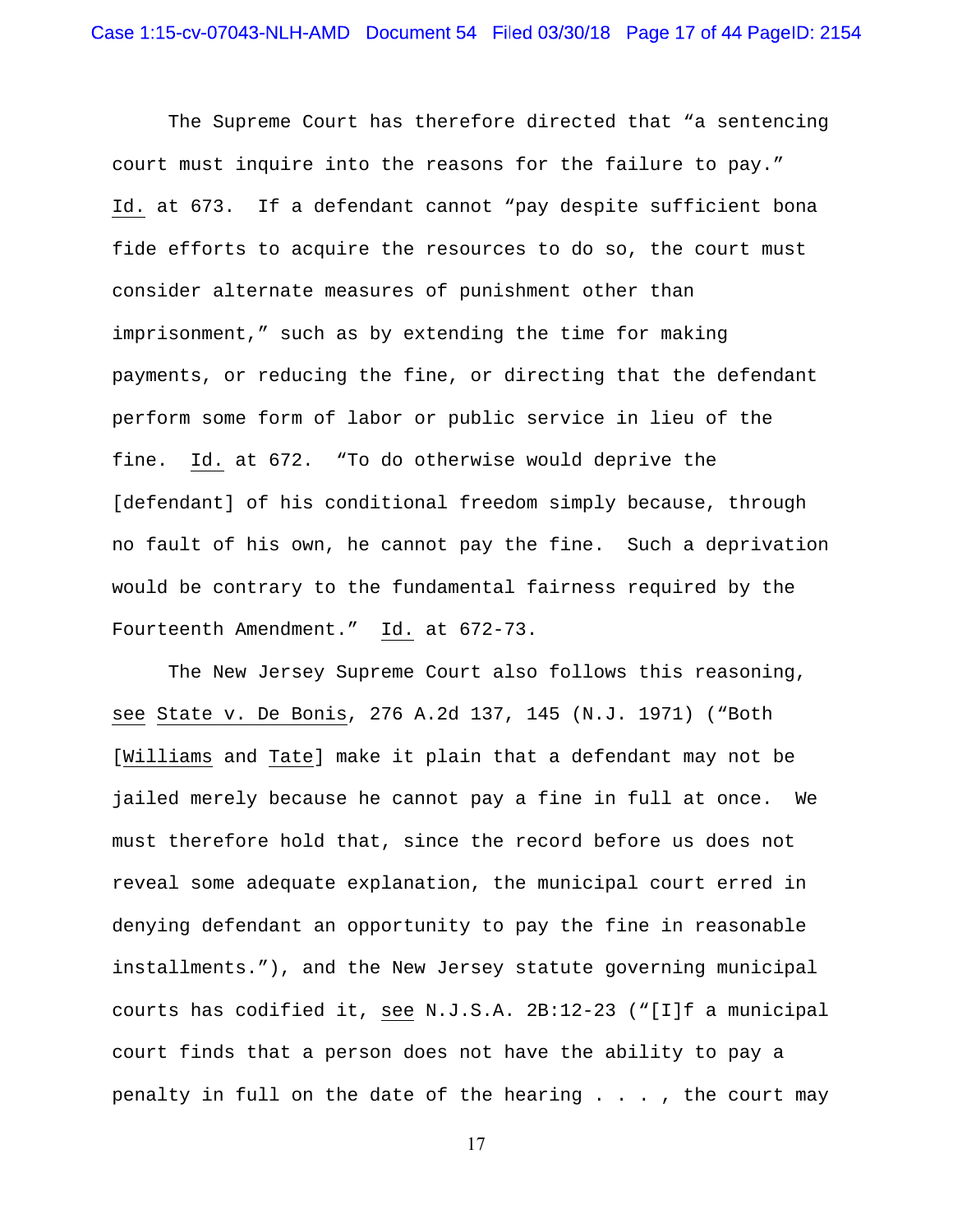order the person to perform community service in lieu of the payment of a penalty; or, order the payment of the penalty in installments for a period of time determined by the court.").

 A defendant's right to counsel is also well established. The Sixth Amendment requires that "[i]n all criminal prosecutions, the accused shall . . . have the assistance of counsel for his defense." U.S. Const. Amend. VI. The protections of the Sixth Amendment equally apply to municipal violations. See Argersinger v. Hamlin, 407 U.S. 25, 40 (1972) (holding "that absent a knowing and intelligent waiver, no person may be imprisoned for any offense, whether classified as petty, misdemeanor, or felony, unless he was represented by counsel at his trial"); State v. Hermanns, 650 A.2d 360, 365 (N.J. Super. Ct. App. Div. 1994) (quoting Rodriguez v. Rosenblatt, 58 N.J. 281, 295, 277 A.2d 216 (1971)) ("[A]s a matter of simple justice, no indigent defendant should be subjected to a conviction entailing imprisonment in fact or other consequence of magnitude without first having had due and fair opportunity to have counsel assigned without cost."); State v. VanRiper, 595 A.2d 516, 519 (N.J. Super. Ct. App. Div. 1991) (quoting State v. Carey, 553 A.2d 844, 847 (N.J. Super. Ct. App. Div. 1989)) ("A non-indigent defendant 'always has the right to retain counsel if he should so choose  $\ldots$  .'").

Also firmly established is a person's "right to be secure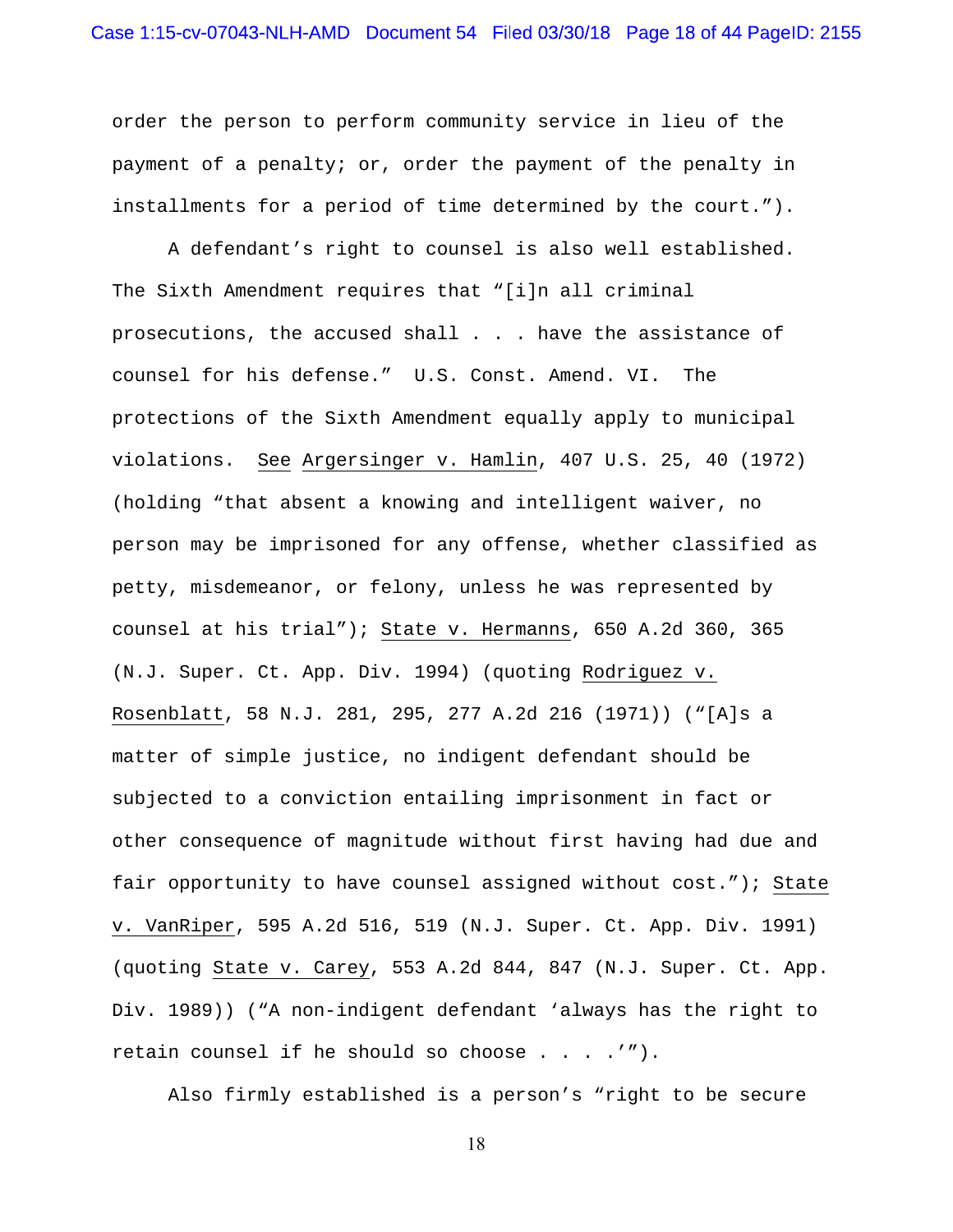in their persons, houses, papers, and effects, against unreasonable searches and seizures, shall not be violated, and no Warrants shall issue, but upon probable cause, supported by Oath or affirmation, and particularly describing the place to be searched, and the persons or things to be seized." U.S. Const. Amend. IV. A search and seizure is not presumptively valid simply because a judicial officer has issued a warrant. See Messerschmidt v. Millender, 565 U.S. 535, 546–47 (2012) ("Where the alleged Fourth Amendment violation involves a search or seizure pursuant to a warrant, the fact that a neutral magistrate has issued a warrant is the clearest indication that the officers acted in an objectively reasonable manner or, as we have sometimes put it, in objective good faith. Nonetheless, under our precedents, the fact that a neutral magistrate has issued a warrant authorizing the allegedly unconstitutional search or seizure does not end the inquiry into objective reasonableness. Rather, we have recognized an exception allowing suit when it is obvious that no reasonably competent officer would have concluded that a warrant should issue." (internal citations and quotations omitted)).

 The irrefutable evidence in this case shows that Plaintiff's fundamental constitutional rights were violated in four ways: (1) Despite having explained to Judge McInerney that he was indigent and having completed the "Financial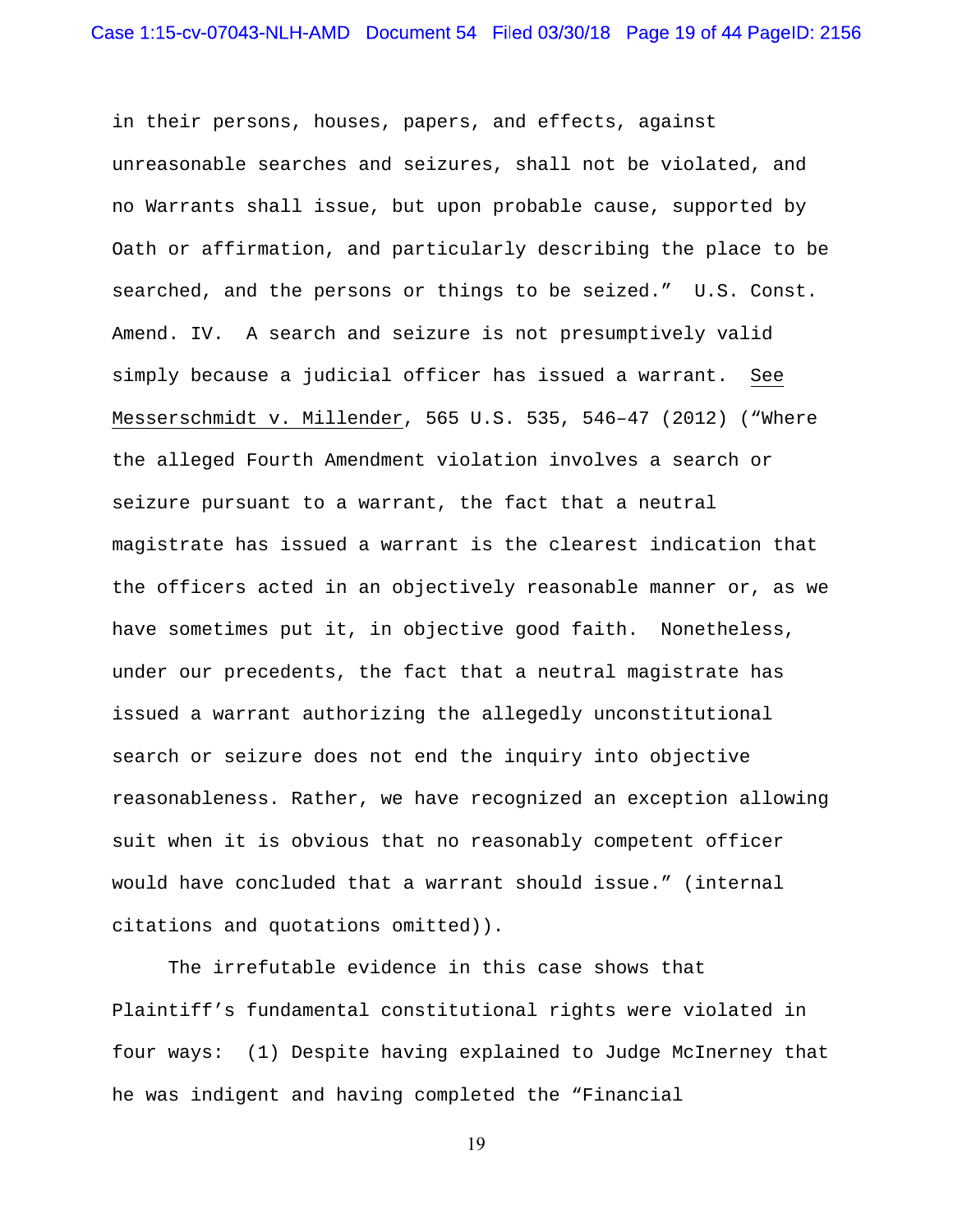Questionnaire to Establish Indigency" form that he provided to the clerk at the payment window,  $4$  Judge McInerney did not follow U.S. Supreme Court and N.J. Supreme Court law or N.J.S.A. 2B:12- 23 when he failed to consider Plaintiff's indigency and provide an alternative to immediate payment-in-full;<sup>5</sup> (2) Despite Plaintiff's guilty plea to a fine-only offense, Judge McInerney sentenced Plaintiff to five days in jail and ordered Plaintiff arrested and placed in a holding cell, which unconstitutionally converted the fine-only penalty into a jail term; $6$  (3) Even though Plaintiff knowingly waived his right to counsel with regard to pleading guilty to the littering offense that only imposed a fine as a penalty, Plaintiff did not knowingly waive

 $\overline{a}$ 

<sup>4</sup> Defendants do not dispute that Plaintiff completed the indigency form, and they admit that it cannot be produced because it was destroyed.

<sup>5</sup> Defendants contend that because Judge McInerney only imposed the minimum fine for the offense, it is evidence that Plaintiff's indigent status was considered. That argument misses the point.

<sup>6</sup> Defendants argue that Judge McInerney's imposition of a prison sentence was proper because Plaintiff refused to pay the fine. The record does not support this position. Plaintiff repeatedly related his inability to pay the fine in full, and he asked for alternative arrangements – arrangements which were available to him under the law and the court's own municipal code. To hold that Plaintiff "refused" to pay under these circumstances would provide an easy excuse for judges to imprison indigent defendants, and completely undermine the law that protects indigents from such abuses. Moreover, there is absolutely no basis in the record to conclude that Judge McInerney held Plaintiff in contempt.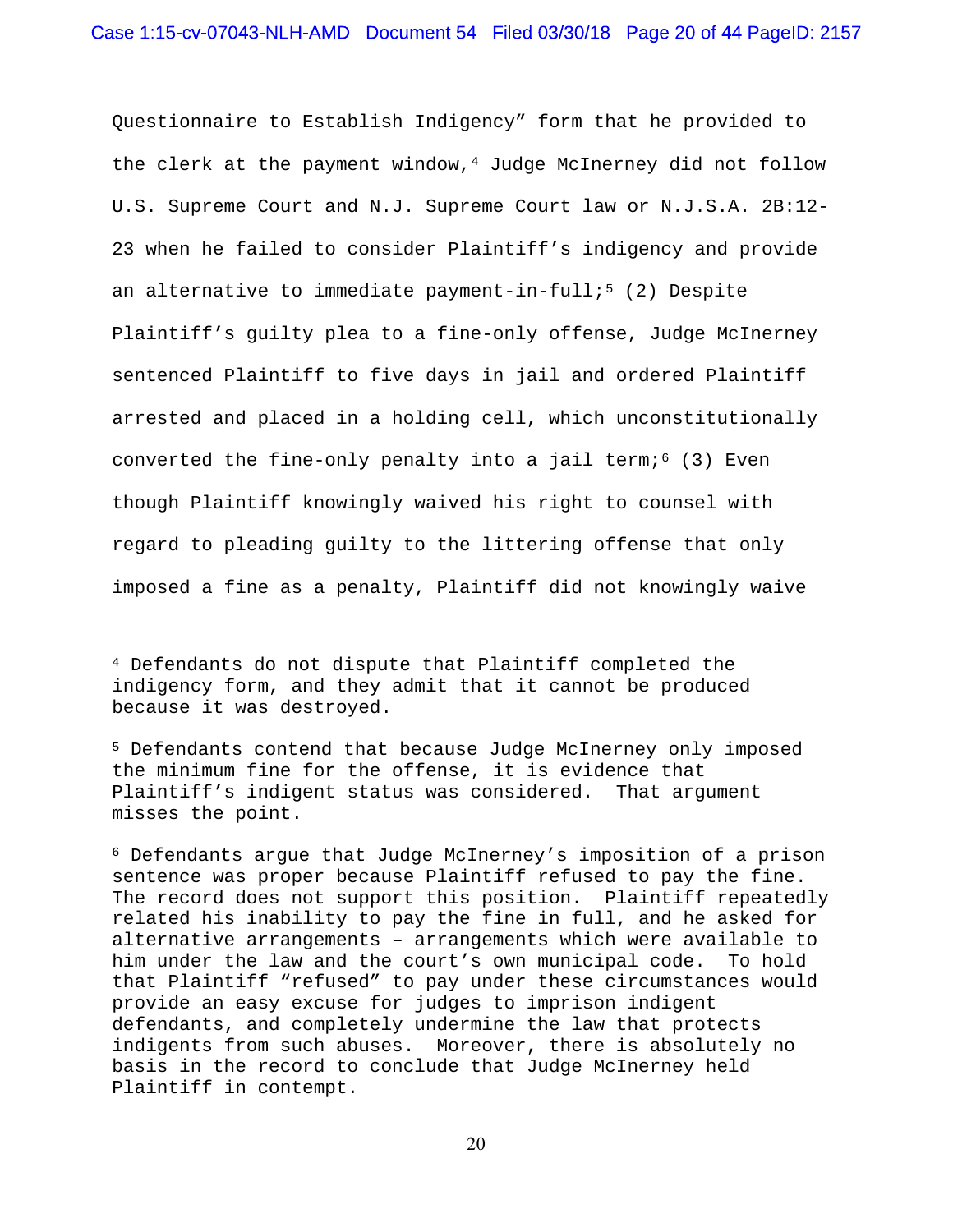his right to counsel – to obtain his own or have one appointed to him due to his indigent status – for the imposition of a prison sentence.7

 The fourth manner in which Plaintiff's constitutional rights were violated – arising from his search and placement in a jail cell – segues into the issue of whether the Municipal Court had (and still has) an unconstitutional policy and practice that results in these four separate constitutional violations. The evidence in the record reveals that the Judge, the court administrator and staff, and the court police officers perpetrated a policy and practice where defendants adjudged to pay a fine are required to pay it in full, or at least \$200 if the fine is in excess of \$200, at the court hearing. If they profess that they cannot pay their fine that day and even if the uncontroverted facts support that claim (or nothings undermines it), they are ordered to jail, and in Plaintiff's case, ordered to spend five days in jail. Those defendants are searched and placed in a jail cell, all the while Judge McInerney and the

 $\overline{a}$ 

<sup>7</sup> See Brewer v. Williams, 430 U.S. 387, 404 (1977) ("We have said that the right to counsel does not depend upon a request by the defendant, and that courts indulge in every reasonable presumption against waiver. This strict standard applies equally to an alleged waiver of the right to counsel whether at trial or at a critical stage of pretrial proceedings." (internal citations omitted)).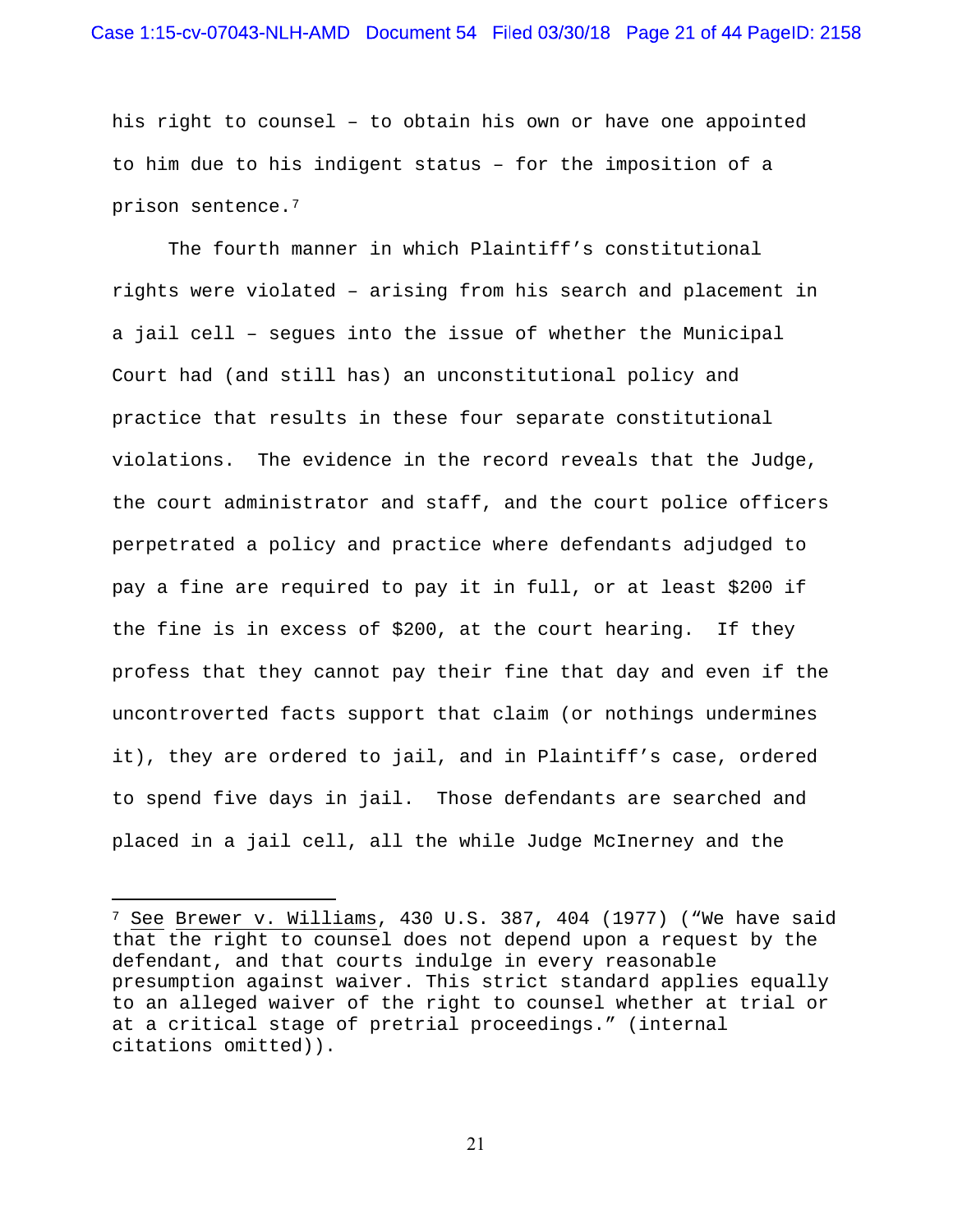other municipal court staff know – but the defendants do not – that the judge will recall them into the courtroom later in the day – if they have not secured payment for their fine in the meantime – and finally discuss alternatives to payment due to indigency.

 This policy and practice effectively extorts payment from the family or friends of those indigent defendants, and violates their rights every step of the way by converting a fine-only penalty into punitive incarceration, by failing to provide indigent defendants with alternatives to full and immediate payment, by ignoring that these defendants have not waived their right to counsel relating to a jail sentence, and by issuing constitutionally infirm process to search and seize these defendants and place them in jail.

 It is clear that Defendants' policy and practice was in effect for a long time, and it still may be. It is also clear that countless defendants' constitutional rights have been, and may continue to be, violated. Those defendants are not plaintiffs in this case, and Plaintiff has not instituted a class action complaint. Defendants' policy and practice is proven as applied to Plaintiff, however, which is more than sufficient to establish the practice's existence, and its constitutional infirmity.

Indeed, the state court hearing the appeal in the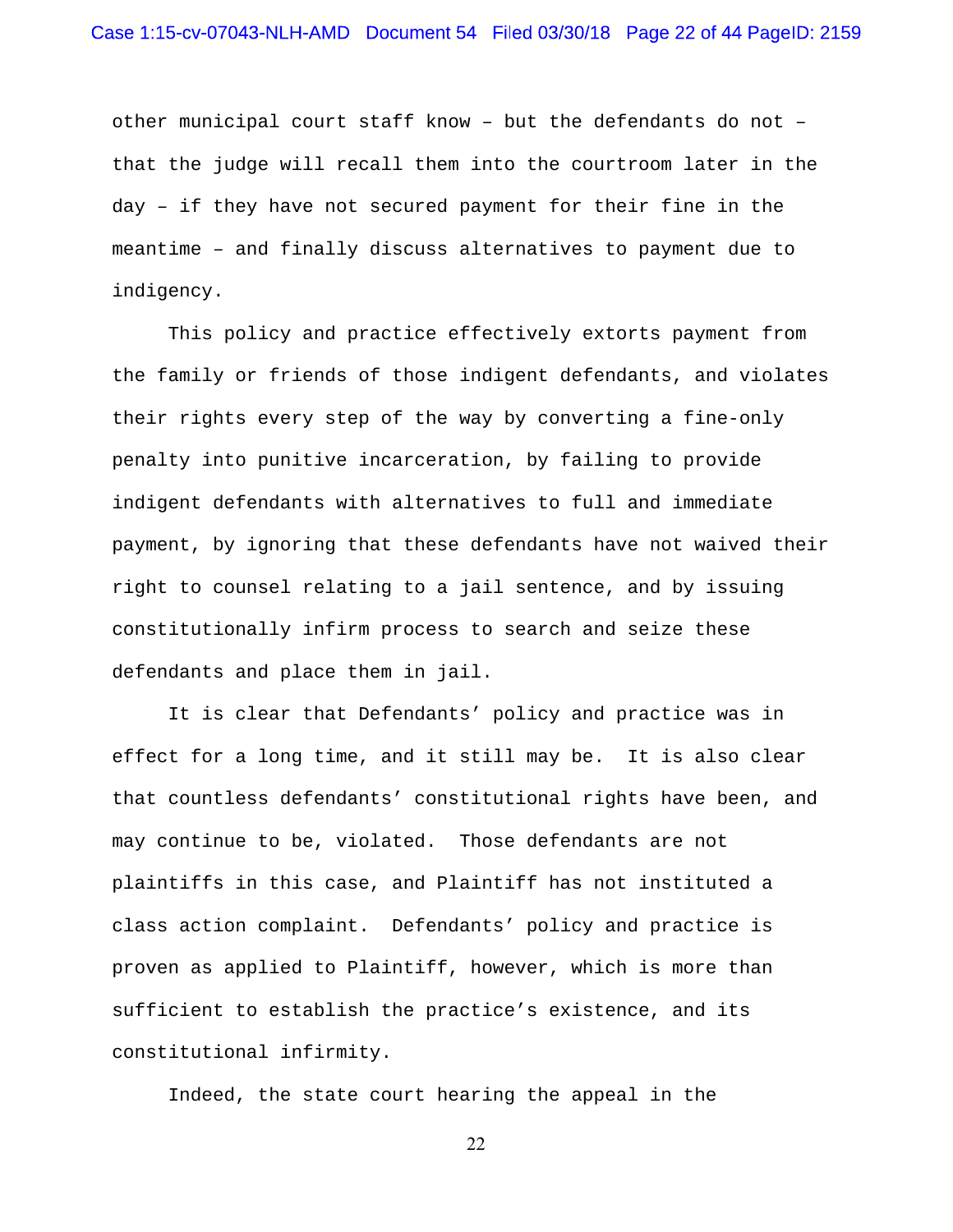underlying matter reached the same obvious, disheartening, even shocking, conclusion. Plaintiff appealed Judge McInerney's sentence, and related actions, to the New Jersey Superior Court, Burlington County, and his appeal was heard by Judge Thomas P. Kelly on September 23, 2014. As set forth in Plaintiff's complaint, Judge Kelly found:

THE COURT: The real question here is, was the – was the procedure that was employed after the guilty plea was accepted and the minimum mandatory fine, okay, by law, was imposed, was that according to law? Everything I've read says it was not. All right? And State v. DeBonis we can start with. And we can go on and on because, really, when a person comes before a Municipal Court Judge in any county in this state, and they indicate, after being imposed a fine of a penalty – and they indicate that they are indigent, that they cannot pay now, that they would like to – to have some time to pay, the Court has to give that consideration. And in this case I find that it did not amount to – to any consideration, frankly, of it.

. . .

THE COURT: Now the question here is, was that – was that the correct procedure as according to what we expect from our Courts in this state? And I think clearly the answer, after I read everything, is no.

On issues regarding motor vehicle sentencing that are in the Municipal Court Practices, it says, "A defendant is entitled to a reasonable amount of time to pay his fines and costs. Indigent defendants convicted of traffic violations are permitted to pay their fines in installments."

And collecting fines is a real problem in municipal courts. But the policies that one sets to collect fines must be consistent with the law. And DeBonis and its progeny and all the things that came out after it says under the facts of this case, you should have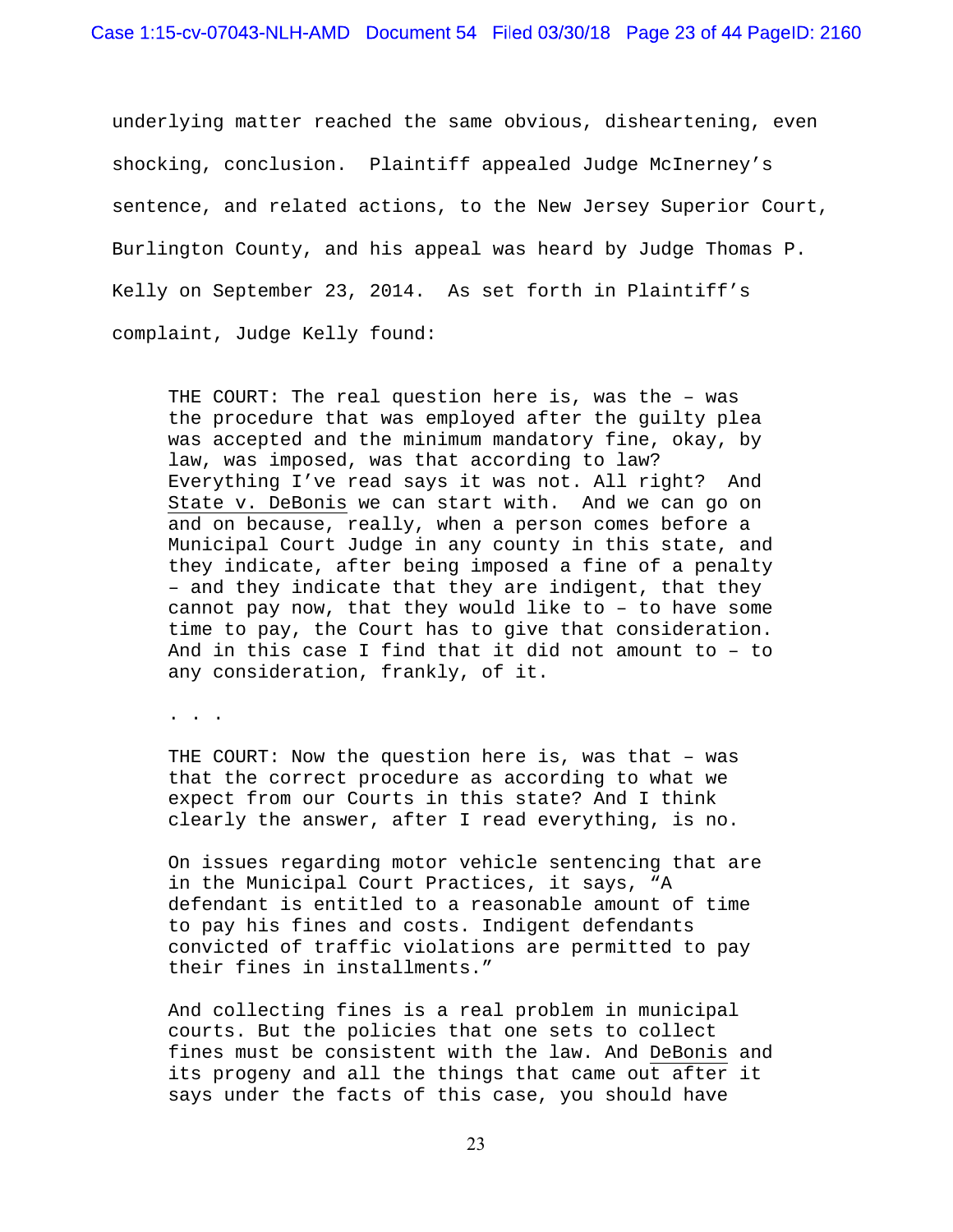been given a reasonable amount of time to pay that fine, and you should have [walked] out of there with something in your hand called a – a payment plan.

If you wish other relief from this, all right, talk to your attorneys about your actions that you may have civilly. All right? But this is not the place where I can impose monetary penalties or fines on any Judge or anything. I have no authority to do that. The conviction was something you're not seeking to reverse because, you know, you pled guilty. It was – it was something you did. You admitted it was wrong. It was a minor thing, really.

The – the results of this are – are so exaggerated by the offense itself, it – it disturbs me as a Judge that it came to this, frankly. But I must try to remain undisturbed as best I can. But I do intend to report this to the highest authority in this county about this procedure, this policy, that on – on its face appears to be not in line with the – the correct legal procedures. And that's all I can offer you. And I say so because I don't want to minimize this here. I wouldn't want to be in your shoes on that day. And – and frankly, people shouldn't be. And – and we'd like to try to prevent it from happening again to anyone. Especially a person who has not indicated in any way an attitude of "I'm not paying." He – it was never said. All he wanted to say is, give me some time, and it just wasn't offered.

I'm not in the business of apologizing for some of my brethren in the other courts of this state. I can tell you, I sit on municipal appeals. Out of all of the courts in Burlington County, I've never had this before me before, but I – I know it happened because it's right here. It's clear as day what happened. It just shouldn't have went that way. I apologize on behalf of the Judiciary. That's all I can do.

To the prosecutor, I just say, you heard me and you understand me because it's the way it is right now. We're going to see if we can effect a change in the – in the policy. Unless I've missed something in the – in the – all the writings about what to do when somebody has no money to pay and what the procedure should be, I think the procedure that was implied –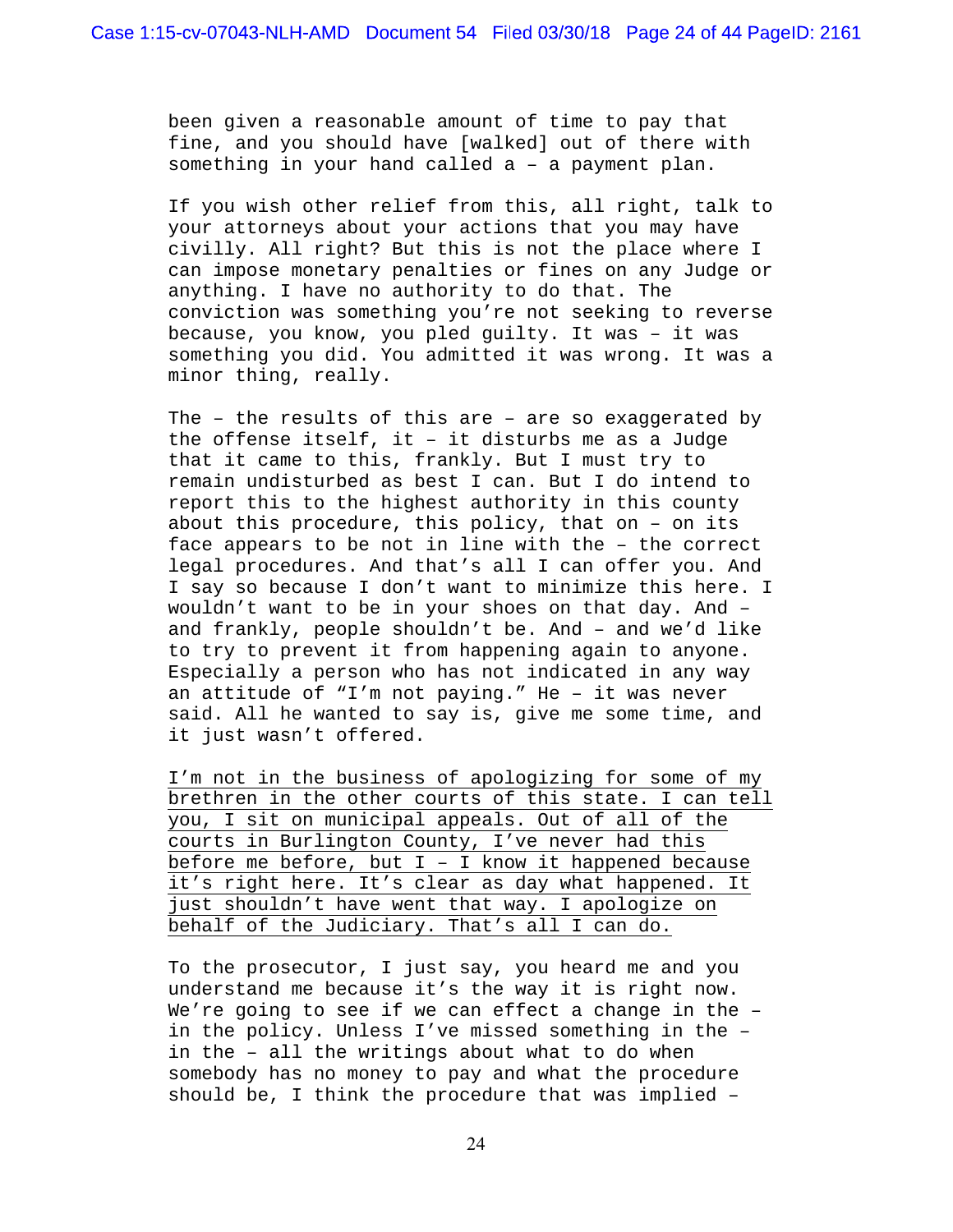applied in this case was wrong and should be changed. I'll see what I can do to change it. And I otherwise have made my statements. I'm sorry. Okay? Counsel, that's all I can do in my opinion.

(Docket No. 1 at 8-19; Docket No. 32-7 at 9-11.) (emphasis added).

Thus, the next step in the Court's analysis is to determine which, if any, Defendants may be held liable for the unconstitutional policy and practice and their actions in carrying out that practice.

# **2. Who can be held liable for the constitutional injuries to Plaintiff**

## **a.** *Township of Burlington*

 Municipalities and other local government units are included among those "persons" to whom § 1983 applies, and local governing bodies can be sued directly under § 1983 for monetary, declaratory, or injunctive relief. Monell v. Department of Social Services of City of New York, 436 U.S. 658, 690 (1978). A municipality, however, cannot be held liable "solely because it employs a tortfeasor - or, in other words, a municipality cannot be held liable under § 1983 on a *respondeat superior* theory." Id. at 691. Instead, "it is when execution of a government's policy or custom . . . inflicts the injury that the Government as an entity is responsible under § 1983." Id. at 694. In order to hold a municipality liable for constitutional injury, a plaintiff is required to establish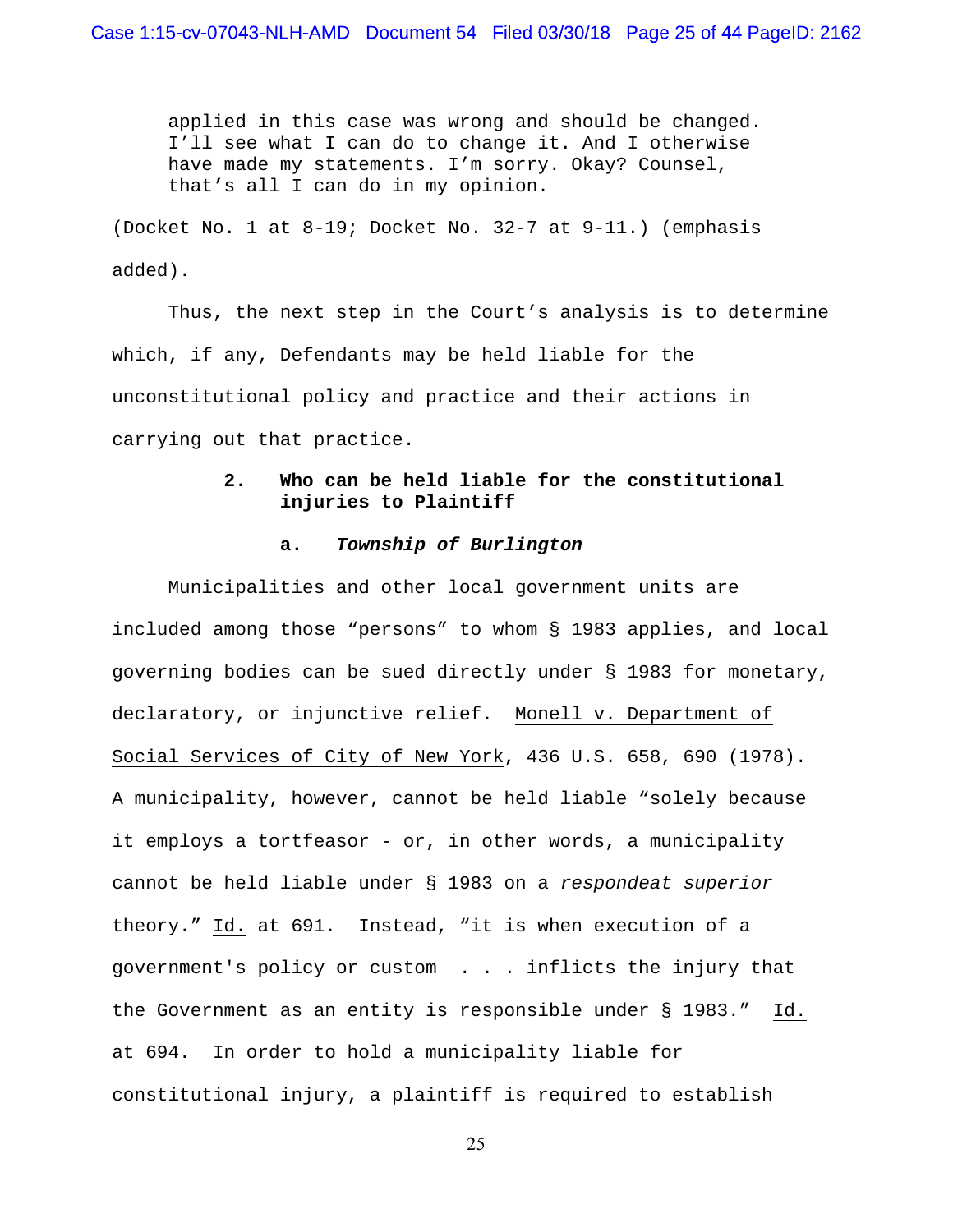either: "(1) the existence of an officially promulgated authority, or (2) that the practices of city officials causing the alleged deprivation were "'so permanent and well-settled'" as to have the "'force of law.'" Anela v. City of Wildwood, 790 F.2d 1063, 1066 (3d Cir. 1986) (quoting Monell, 436 at 691).

 Township of Burlington argues that it cannot be liable for what occurred to Plaintiff in the Municipal Court under two theories. One theory is that Judge McInerney is entitled to absolute judicial immunity for his actions, a defense advanced by Judge McInerney himself, $8$  and if Judge McInerney is immune from suit, the Township cannot be held liable. This theory is unavailing because even if Judge McInerney were entitled to absolute immunity, <sup>9</sup> Plaintiff's claims against the Township arise from a policy and practice of the Township itself, through Township employees and its Municipal Court, and not on a *respondeat superior* theory for Judge McInerney's individual

 $\overline{a}$ 

<sup>8</sup> Judges are generally "'immune from a suit for money damages.'" Figueroa v. Blackburn, 208 F.3d 435, 440 (3d Cir. 2000) (quoting Mireles v. Waco, 502 U.S. 9, 9 (1991); Randall v. Brigham, 74 U.S. (7 Wall.) 523, 536 (1868) ("This doctrine is as old as the law, and its maintenance is essential to the impartial administration of justice.")). A judge's immunity from civil liability "is overcome in only two sets of circumstances. First, a judge is not immune from liability for nonjudicial acts, i.e., actions not taken in the judge's judicial capacity. Second, a judge is not immune for actions, though judicial in nature, taken in the complete absence of all jurisdiction." Id. (citation and quotations omitted).

<sup>9</sup> As discussed below, the Court reserves decision on this issue.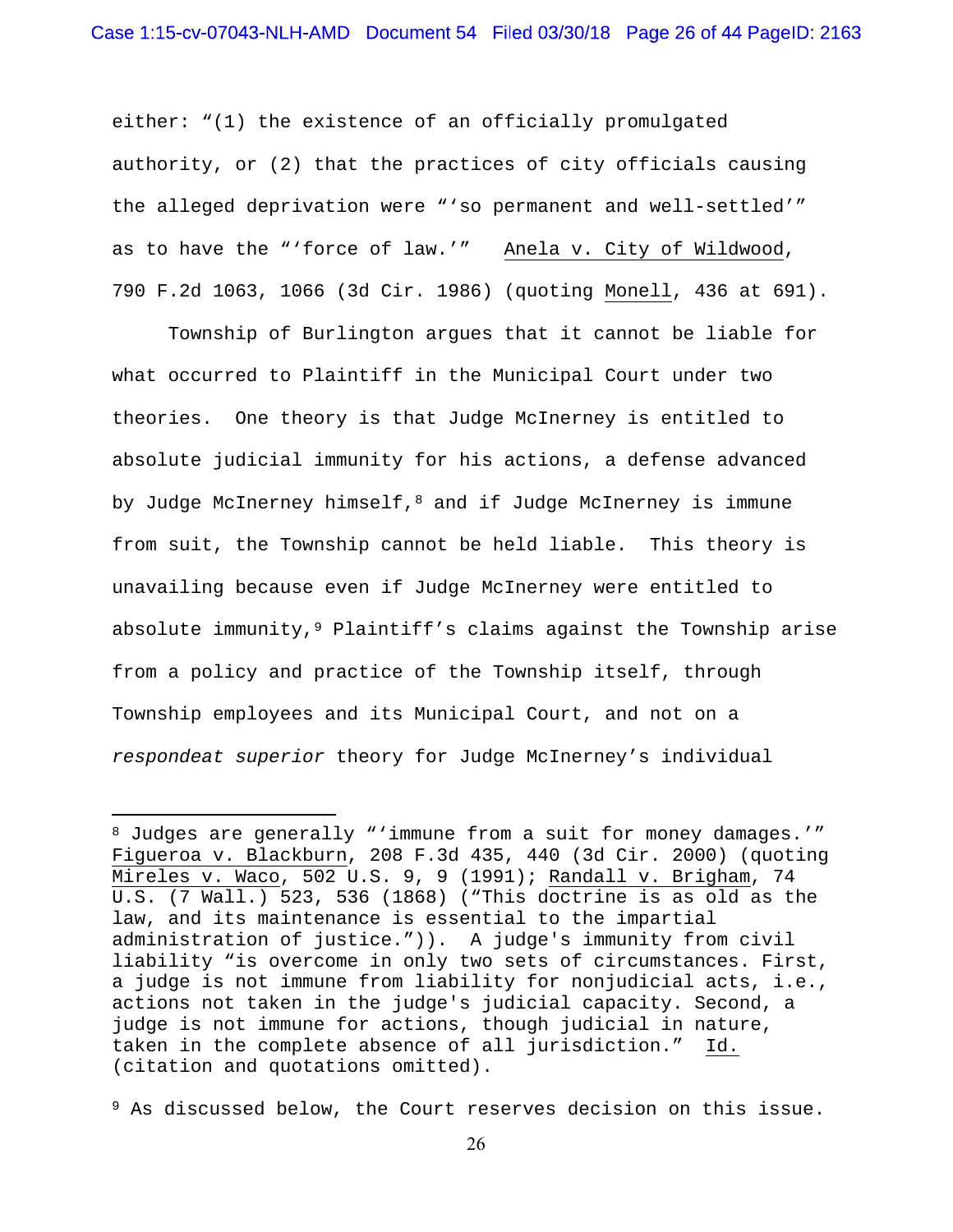actions. See Monell, 436 U.S. at 694 (explaining that to establish municipal liability, a plaintiff must show that it tolerated or adopted an unofficial custom that results in the unlawful stripping of constitutional rights); Barna v. Board of School Directors of the Panther Valley School District, 877 F.3d 136, 145 n.6 (3d Cir. 2017) (fact that officer has qualified immunity standing alone does immunize municipality for liability since governmental entity not entitled to qualified immunity). The analysis is a separate one. The district court must assess municipal liability distinct from the claims against individual officers. Fagan v. City of Vineland, 22 F.3d 1283, 1294 (3d Cir. 1994); Barna, 877 F.3d at 145 ("'[P]precedent in [the 3d Circuit] requires the district court to review the plaintiff's municipal liability claims independently of the section 1983 claims against the individual officers.'") (quoting Kneipp v. Tedder, 95 F.3d 1199, 1213 (3d Cir. 1996)).

 The Township's other theory is that the Municipal Court is actually part of the state judiciary and there is effectively a wall between the Township and the Municipal Court. The Township extensively cites to the New Jersey statute that governs the creation and operation of the municipal court system, see N.J.S.A. 2B:12-1 et eq., and maintains that its only involvement with the Municipal Court is with budgeting, facilities, and personnel. The Township argues that it has no authority over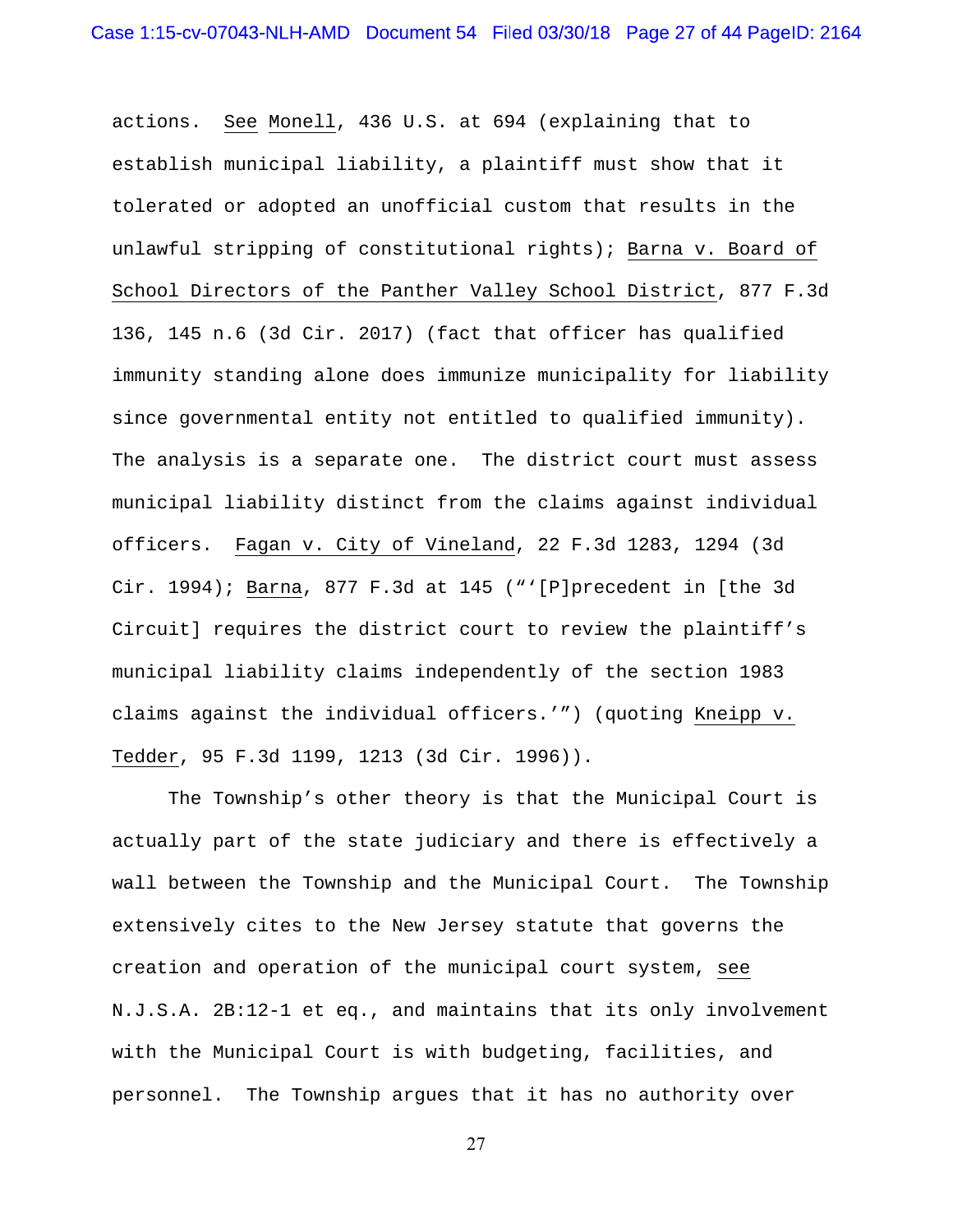the judicial function of the court, including the imposition of sentences or collection of fines. Because the Township has no involvement with the actions that form the basis of Plaintiff's claims, the Township contends that it cannot be held liable for what occurs in its Municipal Court.

 This Court does not agree with the Township under the established facts in this case. As a primary matter, the Court does not question the general view that a municipal court is considered a part of the state judicial system, or that a municipality is ordinarily not liable for the actions of its municipal court judge in the exercise of his or her judicial duties. See K.D. v. Bozarth, 713 A.2d 546, 550 (N.J. Super. App. Div. 1998) (quoting Kagan v. Caroselli, 153 A.2d 17, 20-21 (N.J. 1959)) ("A magistrate does not exercise the 'judicial' power, authority, or duty of a municipality. On the contrary, his court is an integral part of a state-wide judicial system, and the judicial power he exercises is the judicial power of the State."); State v. Martens, 2016 WL 7102736, at \*4 (N.J. Super. Ct. App. Div. Dec. 6, 2016) (quoting Kagan, 153 A.2d at 22) ("The New Jersey Constitution established our court system and vested judicial power in the Supreme Court, Superior Court and 'other courts of limited jurisdiction' which 'may from time to time be established.' N.J. Const. art. VI, § 1, ¶ 1. Pursuant to this authority, municipal courts were established by N.J.S.A.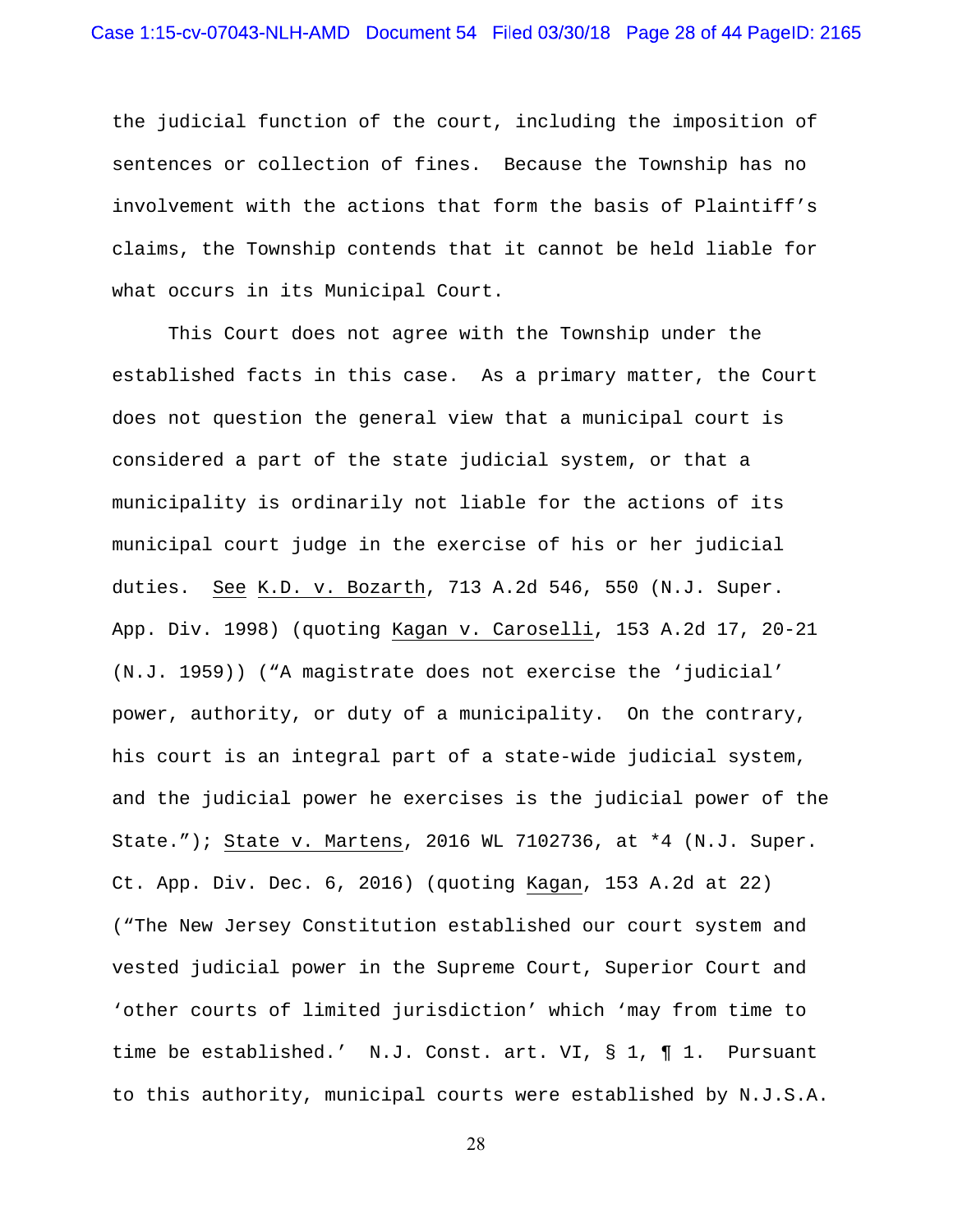2B:12–1. Although municipal court judges are appointed by a mayor or governing body, N.J.S.A. 2B:12–4(b), the appointment power does not render the functions of a municipal court judge 'a phase of local government. Rather in exercising the appointive power, the governing body acts merely as a statutory agent.'").

 The situation here falls outside those general propositions, however. A case directly on point with this one is Anela v. City of Wildwood, 790 F.2d 1063, 1065–67 (3d Cir. 1986). In Anela, ten people were arrested by City of Wildwood, New Jersey police officers at 11:15 p.m. for "loud radio playing." They were brought to the police station and placed in cells. The one male arrestee provided \$200 cash, was released, and he later returned with \$700 to release the others on bail. The female arrestees were not released and were held in cells until 11:00 a.m. the next morning. Anela, 790 F.2d at 1064.

 Several of the female arrestees filed suit against the City of Wildwood under § 1983, claiming that the City was liable for the violation of their constitutional rights, including that the length and condition of their confinement violated their fourteenth amendment rights, that the release of the one male arrestee on bail violated their rights to equal protection, and that their arrest without probable cause violated the fourth and fourteenth amendments. Id. at 1064-65. On appeal from the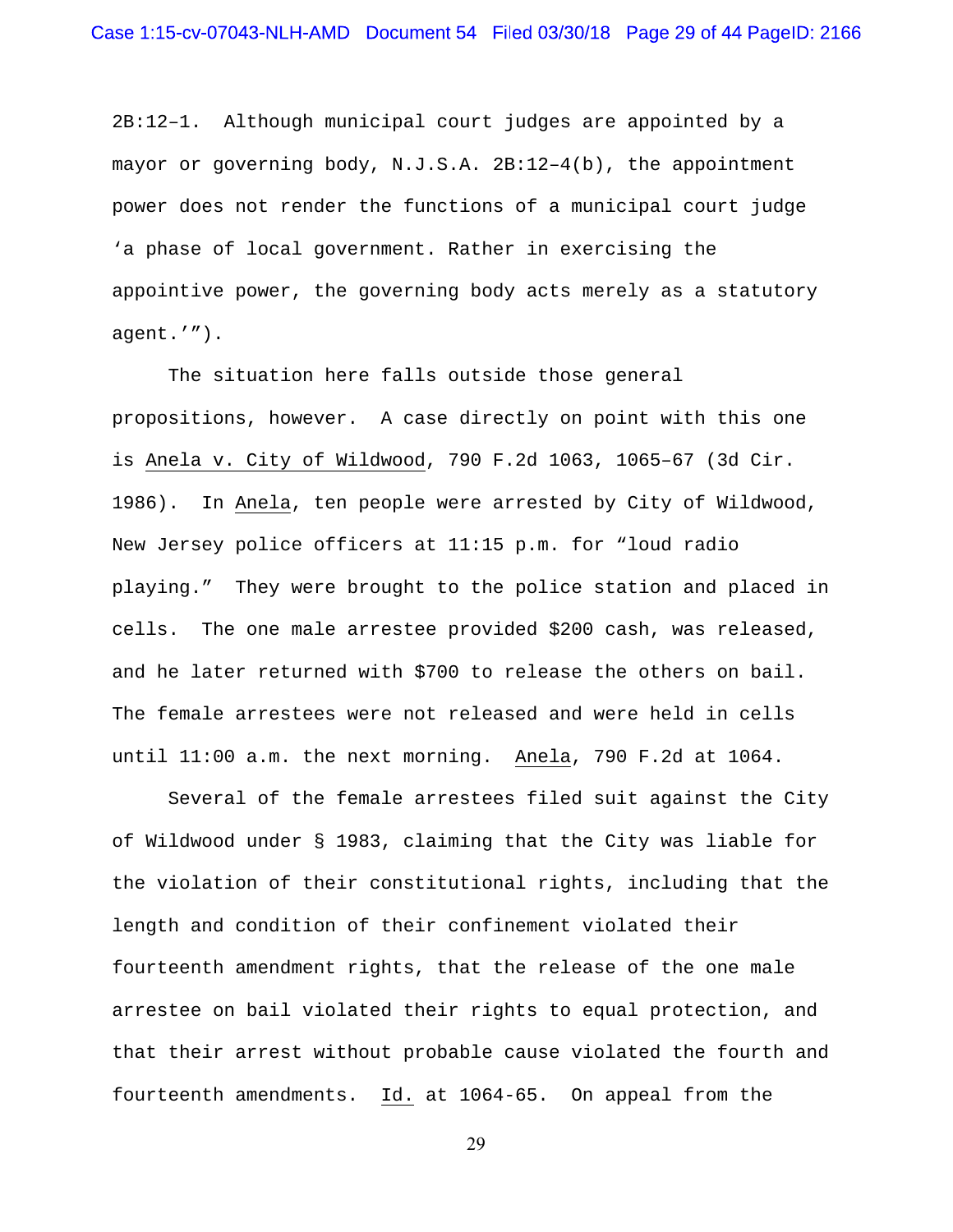district court which ruled against them, the Court of Appeals for the Third Circuit reversed the district court's dismissal of the plaintiffs' claim that centered on the municipal court judge's decision to hold plaintiffs overnight rather than be released on a summons. Id. at 1065.

 The Third Circuit noted that the City "attempted to justify the detention of the plaintiffs on the basis of a bail policy statement prepared by the Judge of the Municipal Court of the city of Wildwood," and that the "trial court ruled that the Judge of the Municipal Court, in judicially adopting a bail policy, acted independent of the township's governing body," citing to Kagan v. Caroselli, 153 A.2d 17 (N.J. 1959). Id. The Third Circuit related that "the district court held that the plaintiffs had not proven that the allegedly illegal bail policy was one emanating from the City," and the district court "concluded that the policy was not the City's but was the State's 'per the Municipal Court Judge.'" Id.

 After setting forth the standard to assert a policy or custom claim against a municipality under Monell, the Third Circuit noted that pursuant to New Jersey Court Rule, the plaintiffs should have been issued a summons in lieu of continued detention. Id. at 1066 (citing N.J. Ct. R. 3:4-1(b), (c)). The City argued that the Rule was "irrelevant because the procedure under which they routinely detained persons overnight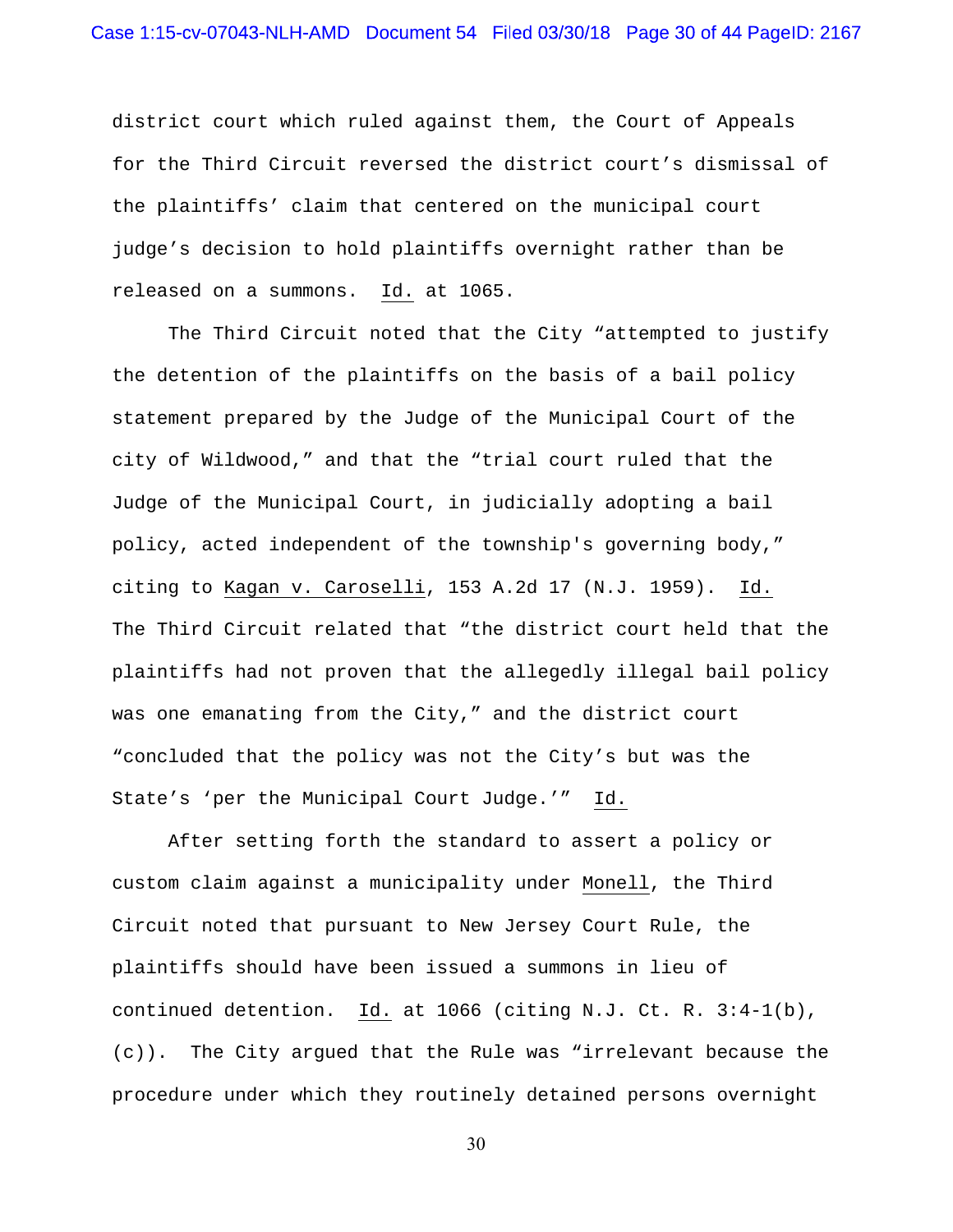for minor offenses without issuing a summons was mandated by the 'Cash Bail Schedule' established on order of the Wildwood municipal judge." Id. The Third Circuit rejected this argument:

Rule 3:4–1 specifically and unequivocally required the City to pursue a contrary policy. It applied statewide, provided carefully drafted procedures to protect the legal rights of arrestees, and therefore imposed a duty upon Wildwood to issue summonses to these plaintiffs after the completion of the post-identification procedures, rather than to confine them in cells overnight. Accordingly, the City of Wildwood's routine noncompliance with the controlling Rule 3:4–1 "could be ascribed to municipal decisionmakers," and amounted to a "policy" under Monell for purposes of section 1983 liability.

Id. at 1066-67 (internal citation omitted).

The Third Circuit continued:

The Supreme Court has not fully developed the meaning of "policy" in this context, but it is sufficient that the wrong results from a practice - not an isolated act - that is attributable to a municipal policy maker. The offending practice need not have the city's formal approval. In this case, the City engaged in an offending practice: it acknowledges that it routinely followed the repugnant bail schedule and ignored Rule 3:4–1 when booking arrestees. This blatant and routine disregard by the city police of an applicable legal procedure designed to preserve the right of citizens detained in their custody amounts to a "policy" as construed by Monell. At the very least, it amounts to a practice "so permanent and well settled" as to have "the force of law" and is ascribable to the municipal decisionmakers.

The issuance of a bail schedule by the municipal court does not excuse City officials from complying with the New Jersey Supreme Court's rule. Private citizens are presumed to know the law, and no less should be expected of public officials when they detain and confine persons. See North Laramie Land Co. v. Hoffman, 268 U.S. 276, 283 (1924) ("All persons are charged with knowledge of the provisions of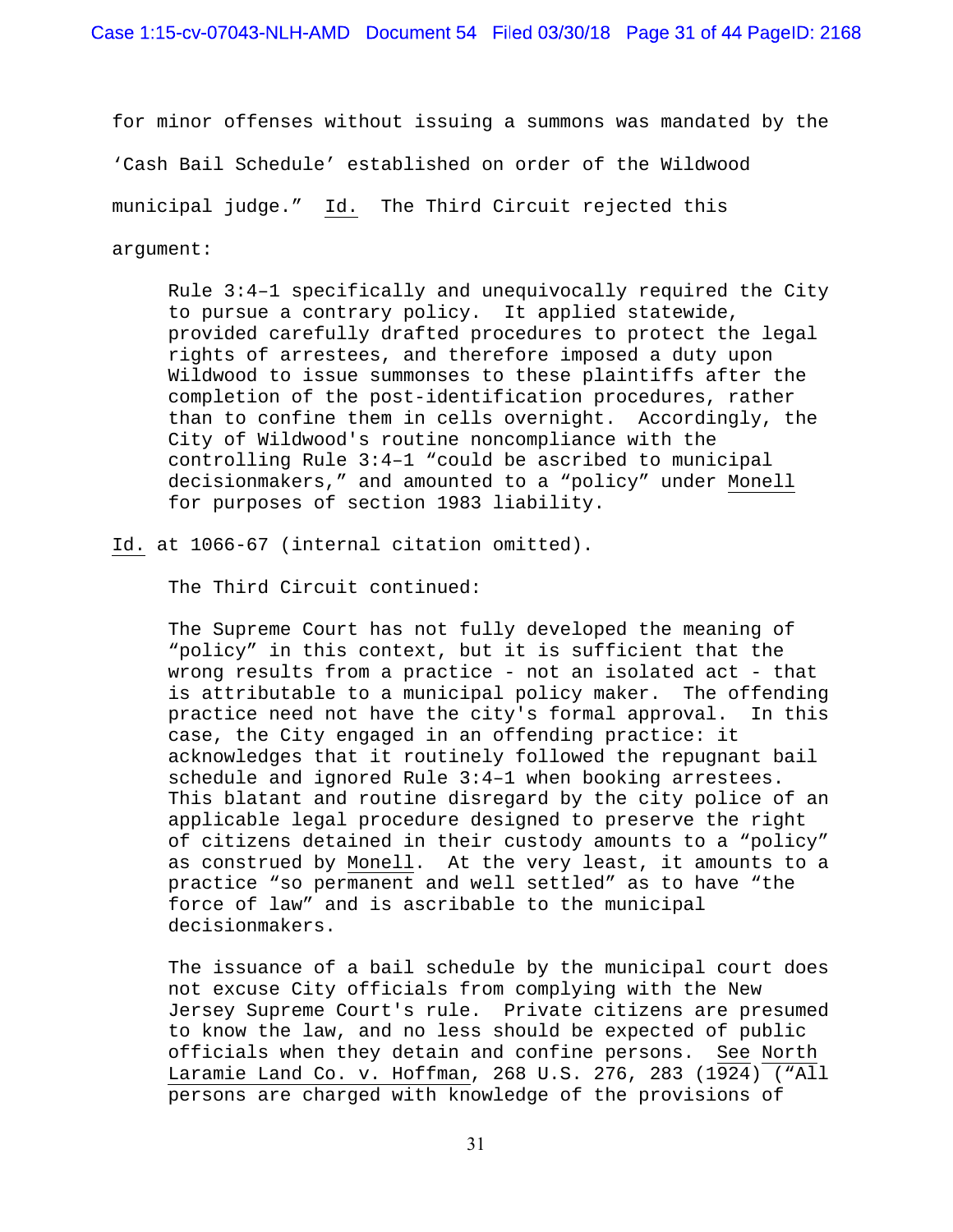statutes and must take note of the procedure adopted by them...."). The City established a practice contrary to Rule 3:4–1 and must bear responsibility therefor. It was therefore error to direct a verdict in favor of the City on this issue

## Id. at 1067.

 $\overline{a}$ 

 If the New Jersey statute at issue here - N.J.S.A. 2B:12- 23.1, Inability to pay fine on date of court hearing; installment payments; alternative penalties - were substituted for the New Jersey Court Rule at issue in Anela, the Third Circuit's decision would be the same. Here, the Township, through its employees – the Municipal Court staff and court officers<sup>10</sup> - should have been aware of the "statewide" law which affords alternative arrangements to indigent defendants who are charged with a fine.

Instead, just like the City of Wildwood's police officers, the Township employees followed an alternative procedure in complete contravention of the New Jersey statute, including posting a sign about minimum payment obligations, apparently ignoring indigency forms, and searching and jailing indigent defendants simply because they could not pay. Even though it is unclear at this point how this "repugnant practice" came to be, the evidence readily demonstrates that the Township employees

<sup>10</sup> Defendants admit that the Township hires the employees for the Municipal Court and that those employees are employed by the Township. (See, e.g., Docket No. 33-5 at 22.)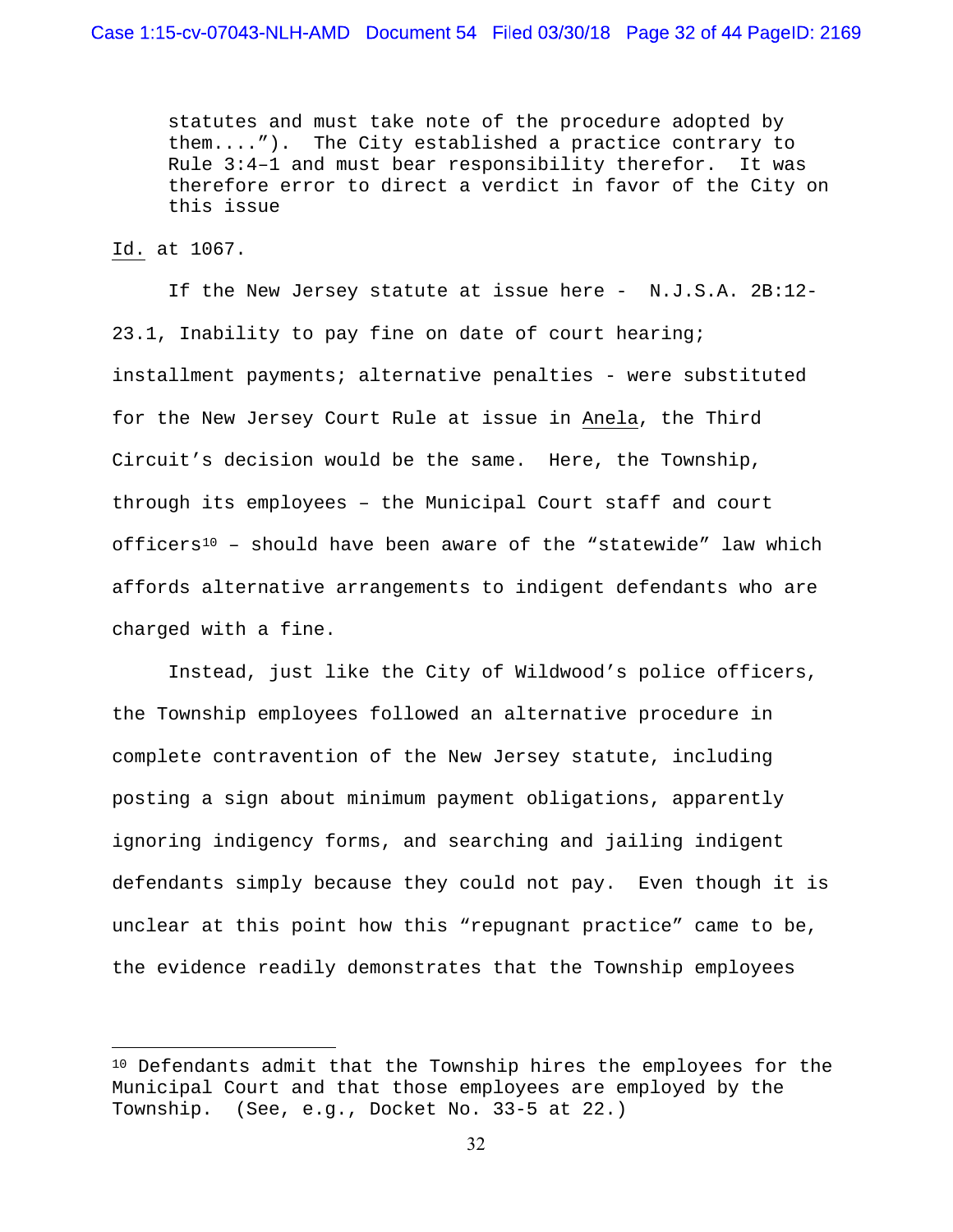engaged in such an "offensive practice" that directly contradicted New Jersey law, and resulted in constitutional violations of Plaintiff, and every other defendant who has been treated similarly. See Pembaur v. City of Cincinnati, 475 U.S. 469, 484 n.10 (1986) ("A § 1983 plaintiff thus may be able to recover from a municipality without adducing evidence of an affirmative decision by policymakers if able to prove that the challenged action was pursuant to a state 'custom or usage.'"). The Township, therefore, cannot escape liability for its employees' unconstitutional practice under the argument that there is a wall between it and the Municipal Court.

 Another basis for imposing liability on the Township is that the Municipal Court can be considered an "arm" of the Township. As pointed out by Plaintiff, despite its protestations that it only has a very limited interaction with the Municipal Court, the Township exercises significant control over many aspects of the Municipal Court.

 The Third Circuit recently fine-tuned the test for determining whether one entity is an arm of the state in the context of Eleventh Amendment immunity, and that case is instructive here. In Karns v. Shanahan, 879 F.3d 504 (3d Cir. 2018), the plaintiffs filed suit against New Jersey Transit Corporation and two of its officers alleging constitutional violations arising out charges imposed on the plaintiffs for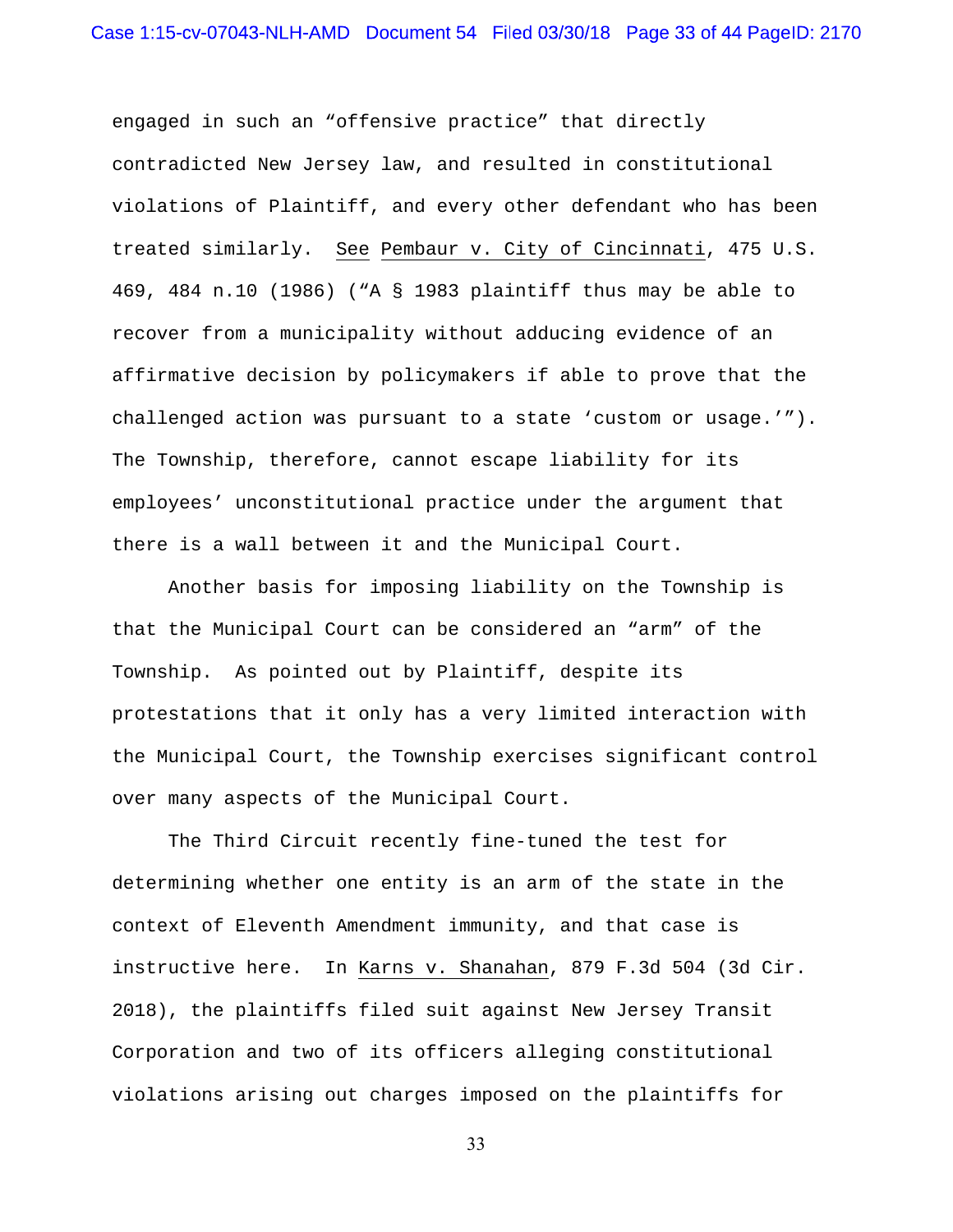failing to have a permit to preach at a train station. In the district court, NJ Transit moved for summary judgment on the basis that it was the arm of the state and therefore entitled to sovereign immunity under the Eleventh Amendment, and the district court granted NJ Transit's motion on that basis. Karan, 879 F.3d at 511. The plaintiffs appealed, and the Third Circuit affirmed the district court.

 The Third Circuit instructed that a court must equally balance three factors to determine whether an entity is an arm of the state: (1) whether the payment of the judgment would come from the state; (2) what status the entity has under state law; and (3) what degree of autonomy the entity has. $11$  Id. at 513. The Third Circuit found that the first factor weighed against providing immunity to NJ Transit because the state was under no legal or other obligation to pay NJ Transit's debts or to reimburse NJ Transit for any judgments that it pays. Id. at 516.

 For the second factor, the Third Circuit found that there was "considerable indication that New Jersey law considers NJ

 $\overline{a}$ 

<sup>&</sup>lt;sup>11</sup> Previously, the Third Circuit held that the first factor was the most important factor, see Fitchik v. N.J. Transit Rail Operations, Inc., 873 F.2d 655, 659 (3d Cir. 1989) (en banc), but in light of the Supreme Court's intervening precedent, Regents of the Univ. of Cal. v. Doe, 519 U.S. 425 (1997), the Third Circuit modified the "arm of the state" test to require the three factors to be balanced equally. See Karan, 879 F.3d at 513.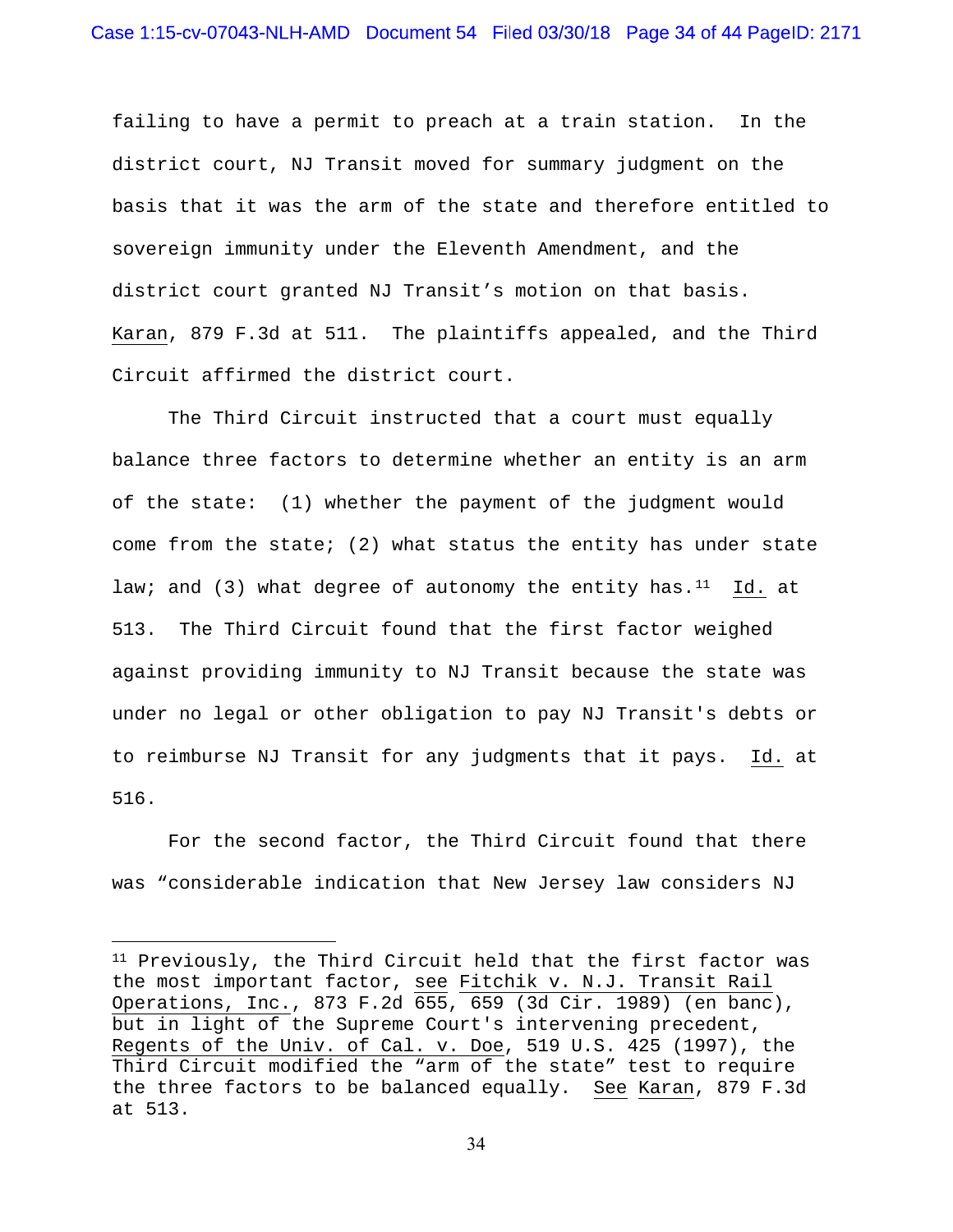Transit an arm of the state," because: (1) NJ Transit is allocated within the Department of Transportation, which is a principal department within the Executive Branch of the State of New Jersey, and NJ Transit is statutorily constituted as an instrumentality of the state exercising public and essential governmental functions; (2) NJ Transit is considered state property for tax purposes and is exempt from state taxation; (3) NJ Transit officers are vested with general authority, without limitation, to exercise police powers and duties in all criminal and traffic matters at all times throughout the state; and  $(4)$ state case law also regards NJ Transit as an agency of the state. Id. at 517-18 (citations and quotations omitted).

 The Third Circuit also found that the third factor weighed in favor of finding NJ Transit to be an arm of the state because the state has substantial control over NJ Transit, including: (1) being subject to several operational constraints by the New Jersey Legislature and the Governor, who is also responsible for appointing the entire NJ Transit governing board, which is composed of several members of the Executive Branch; (2) the Commissioner of Transportation, an Executive Branch official who is the chairman of the NJ Transit governing board, has the power and duty to review NJ Transit's expenditures and budget; (3) NJ Transit must annually report on its condition and its budget to the Governor and the Legislature and is subject to audit at any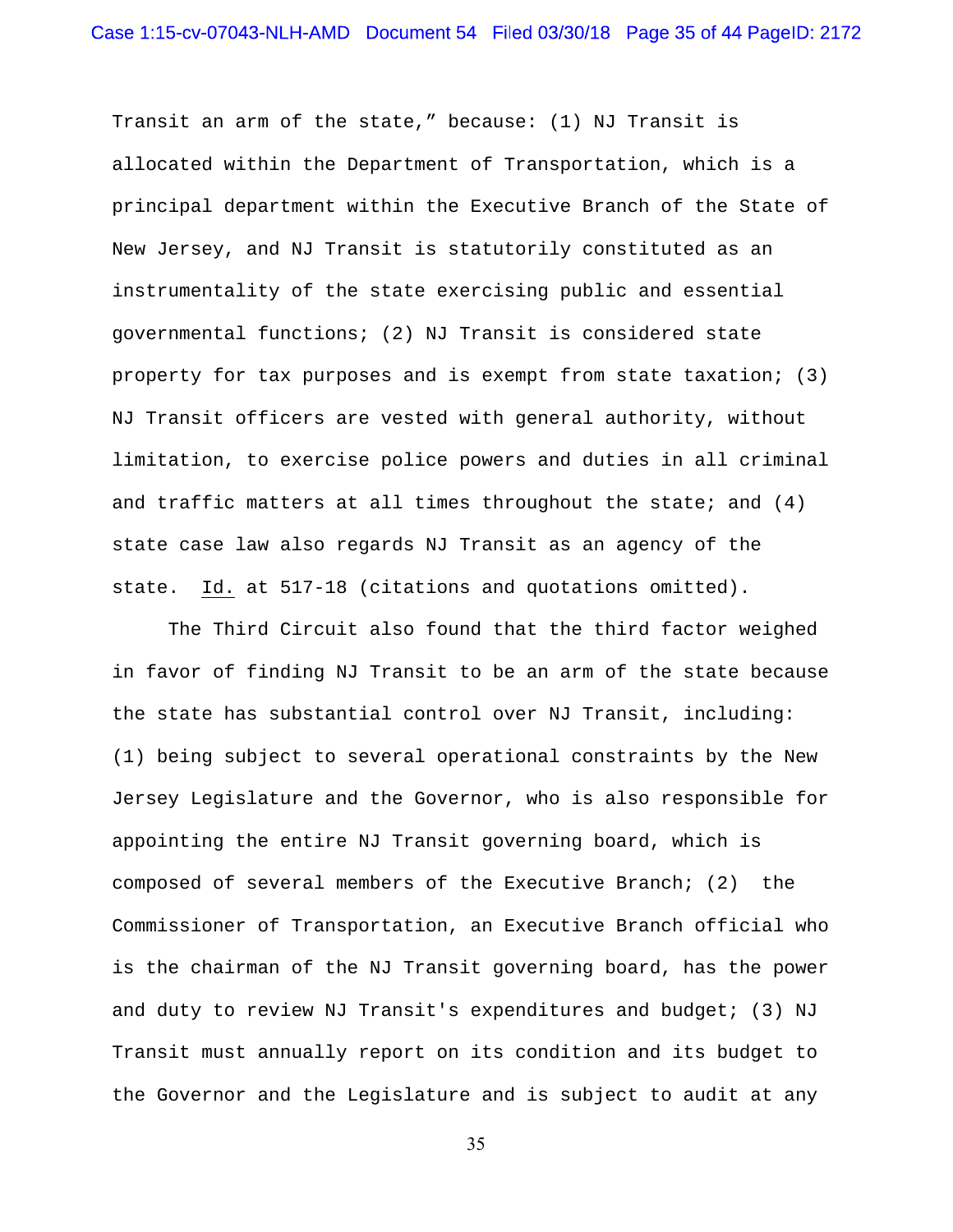time; (4) the Governor can veto any action taken by NJ Transit's governing board; and (5) certain of its acquisitions are also subject to legislative veto. Id. at 518 (citations and quotations omitted).

 The Third Circuit concluded, "Weighing and balancing the qualitative strength of each factor in the context of the circumstances presented, we hold that NJ Transit is an arm of the state," and "therefore conclude that NJ Transit is entitled to claim the protections of Eleventh Amendment immunity, which in turn functions as an absolute bar to any claims in this case against NJ Transit and the officers in their official

capacities." Id.

 $\overline{a}$ 

 Even though the application of the Eleventh Amendment is not at issue in this case, the Third Circuit's "arm of" analysis supports the finding that the Township and the Municipal Court are not distinct, independent entities as the Township claims.<sup>12</sup>

<sup>12</sup> Plaintiff has named the Municipal Court as a Defendant, but the Municipal Court has not specifically moved for summary judgment. Even though the New Jersey state courts have been afforded Eleventh Amendment immunity from suits brought by New Jersey citizens in federal court under § 1983, see Abulkhair v. Office of Attorney Ethics New Jersey, 2017 WL 2268322, at \*5 (D.N.J. May 24, 2017) (citing Johnson v. State of N.J., 869 F. Supp. 289, 296–98 (D.N.J. 1994); Hunter v. Supreme Court of New Jersey, 951 F. Supp. 1161, 1177 (D.N.J. 1996), aff'd sub nom. Hunter v. Supreme Court of N.J., 118 F.3d 1575 (3d Cir. 1997)), and, as noted above, the municipal courts are considered to be part of the state judiciary system, neither the Municipal Court nor the Township have argued that they are entitled to sovereign immunity, which is their burden to establish. See Carter v.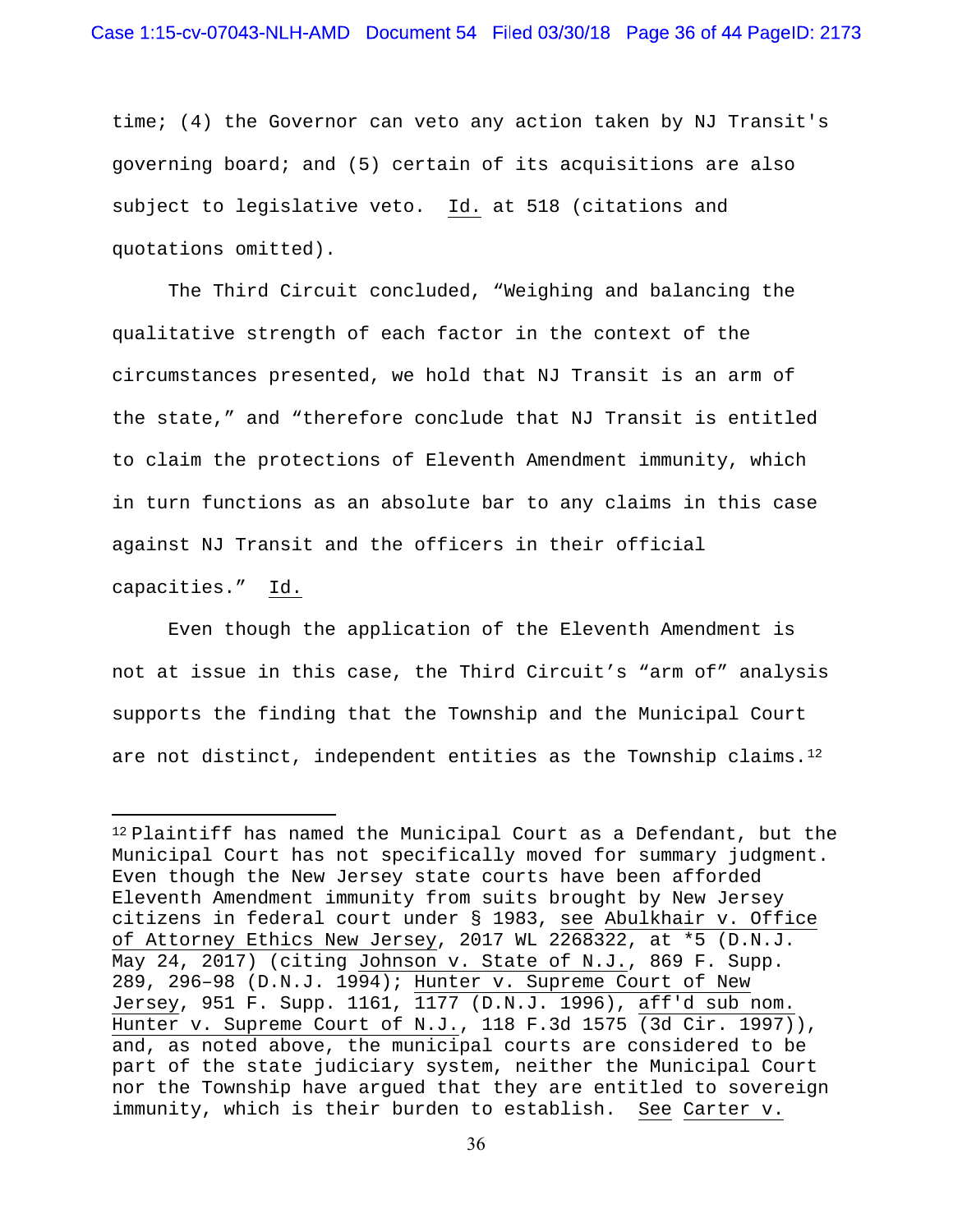Relative to the Municipal Court, the Township acts as follows: (1) selecting, appointing, and continually reappointing its municipal judge, who is not entitled to tenure, unlike members of the State Judiciary; (2) establishing salaries for the judge and all court personnel; (3) granting or denying tenure to the Court Administrator, which the Township has granted to Rosa Henry; (4) overseeing the Municipal Court's budget; (5) financing the court's budget; (6) supervising Municipal Court Administrator Henry; (7) enforcing the Township's civil rights policy with regard to the Municipal Court and its personnel; (8)

 $\overline{a}$ 

City of Phila., 181 F.3d 339, 347 (3d Cir. 1999) (explaining that sovereign immunity is an affirmative defense, and the burden of demonstrating the immunity lies on the party asserting it); Kelly v. Pier, 2017 WL 3397030, at \*7 (D.N.J. 2017) (finding that because the Municipal Defendants pointed to no evidence indicating that the municipal employees were "arms of the state" subject to sovereign immunity, the Municipal Defendants did not meet their burden to demonstrate that they are entitled to sovereign immunity). Moreover, to the extent that the Municipal Court were to argue that it is immune from suit, the Court would not find that argument availing in the context of this case because here the Township is not the arm of the Municipal Court, but rather the Municipal Court is the arm of the Township, and the Township is not entitled to any immunities to suit for its constitutional torts brought under § 1983. See Owen v. City of Independence, Mo., 445 U.S. 622, 657 (1980) ("[M]unicipalities have no immunity from damages liability flowing from their constitutional violations."); United States v. Washington, 869 F.3d 193, 220 (3d Cir. 2017) (citing Owen) ("Claims of unconstitutional policies or practices, lodged against entities rather than individuals, often cannot be met with qualified or good-faith immunity defenses at all.").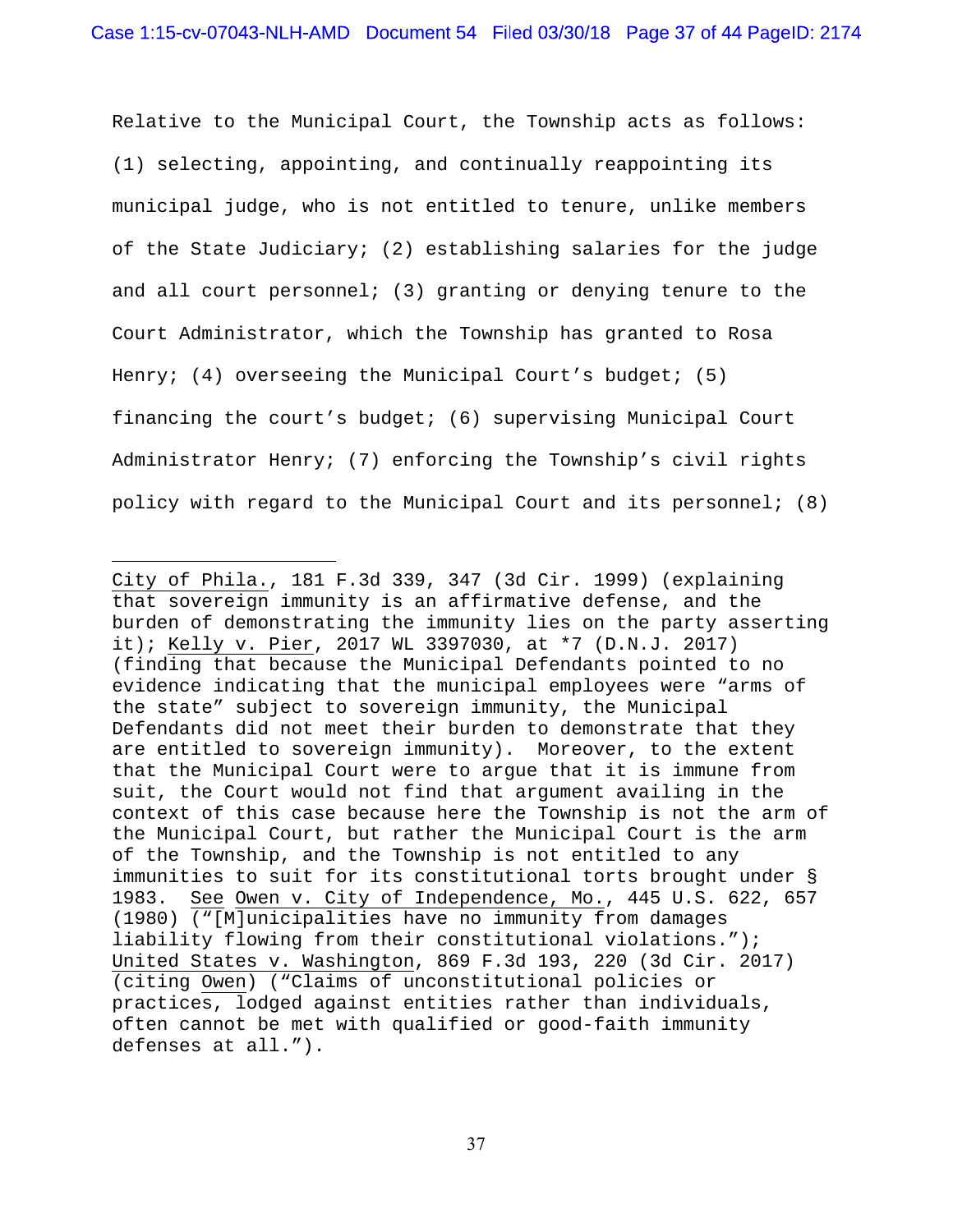using Township evaluation forms and using Township employee evaluation procedures for Municipal Court staff; (9) having the apparent authority of the Township Administrator to investigate complaints against the Municipal Court; (10) the Township Administrator's participation in the annual audit of the Municipal Court; (11) the enforcement of Township human resources policies with regard to the Municipal Court and its employees; (12) the enforcement of the Township's "policies and procedures manual" and "employee handbook" over the Municipal Court and its employees; (13) the power to hire and fire Municipal Court personnel; (14) the fact that Mayor Carlin testified that he has observed the Municipal Court on more than one occasion to ensure that he's satisfied with the "produc[t] [the Township is] delivering" with regard to the Municipal Court; (15) monthly revenue reporting and distribution of payment by Court Administrator Henry to the Township; (16) the mandatory participation of Judge McInerney in annual Township Council budget meetings, where Judge McInerney is expected to present the Municipal Court's budgets, as is expected of the Township's department heads; and (17) reliance upon the Municipal Court for approximately one half million dollars in Township revenue per year. (See Docket No. 51 at 19-20.)

 State law considers the Municipal Court to be part of the state judicial system, see Kagan, 153 A.2d at 22, supra, but the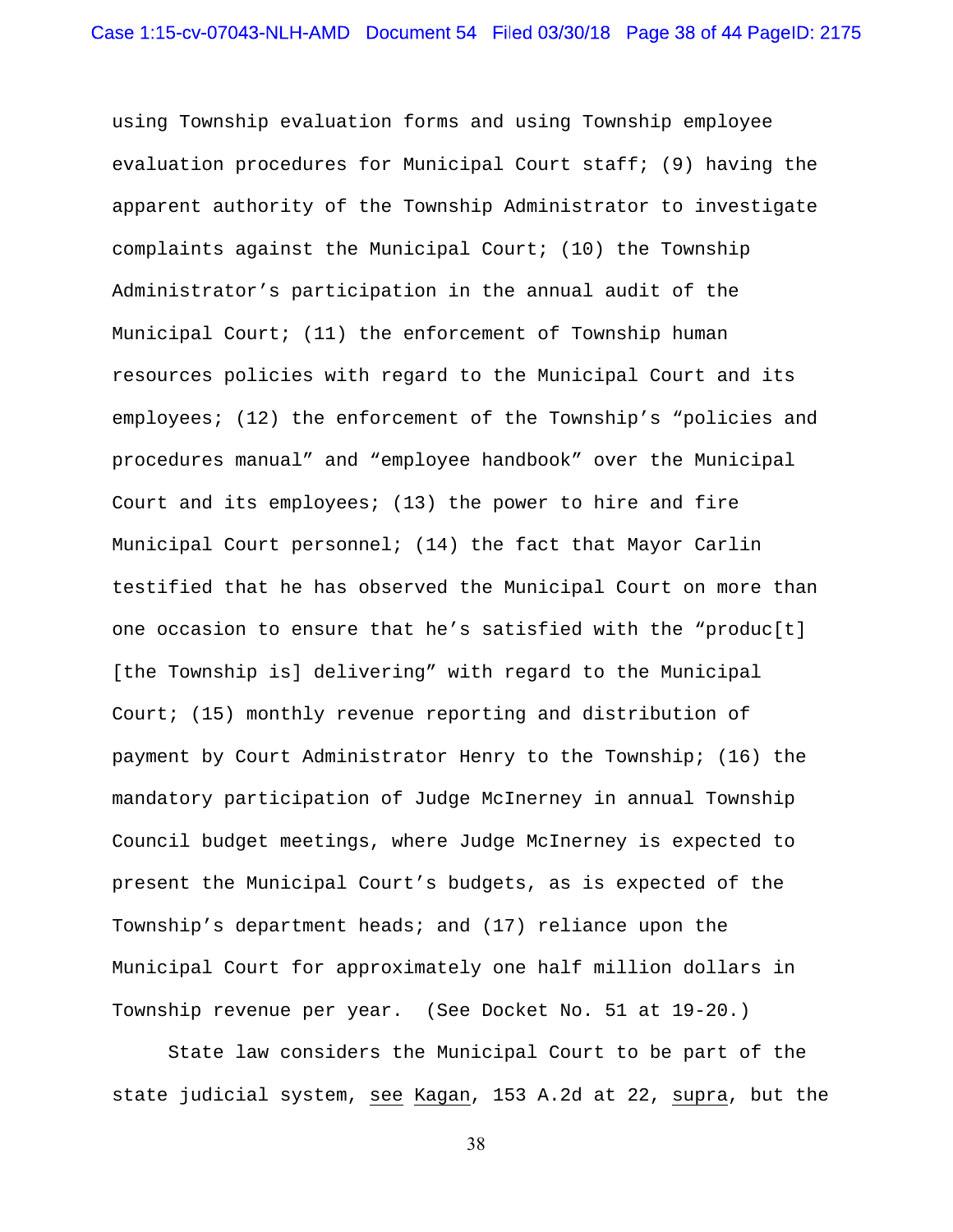New Jersey statute that governs the Municipal Court, N.J.S.A. 2B:12–1 et seq., explicitly confers onto the Township numerous powers relative to the operation and management of the Municipal Court, which is similar to how New Jersey law governs NJ Transit's relation to the state. Additionally, as detailed above, it is evident that other than Judge McInerney's judicial decisions, the Municipal Court has little autonomy outside the Township's control.

Moreover, the case law since Kagan (1959) has evolved, where courts have observed the blurry line between a municipality and its municipal court. See, e.g., Ali v. City of Newark, 2016 WL 3014401, at \*6 (D.N.J. May 25, 2016) (denying motion to dismiss Plaintiff's civil rights violation claims against City of Newark regarding the municipal court's policy of not providing ASL interpreters for deaf defendants, noting, "It is premature for the Court to determine at this stage who is ultimately responsible for either the implementation or the setting of policy under the ADA, RA, and NJLAD in the Newark Municipal Court, the extent to which the Newark Municipal Court is 'independent' from the City or the State Defendants for purposes of liability, and whether sovereign immunity applies. The issues presented are novel, nuanced, and fact-intensive, and neither the City nor the State Defendants has convinced the Court one way or the other on the issues at this stage.").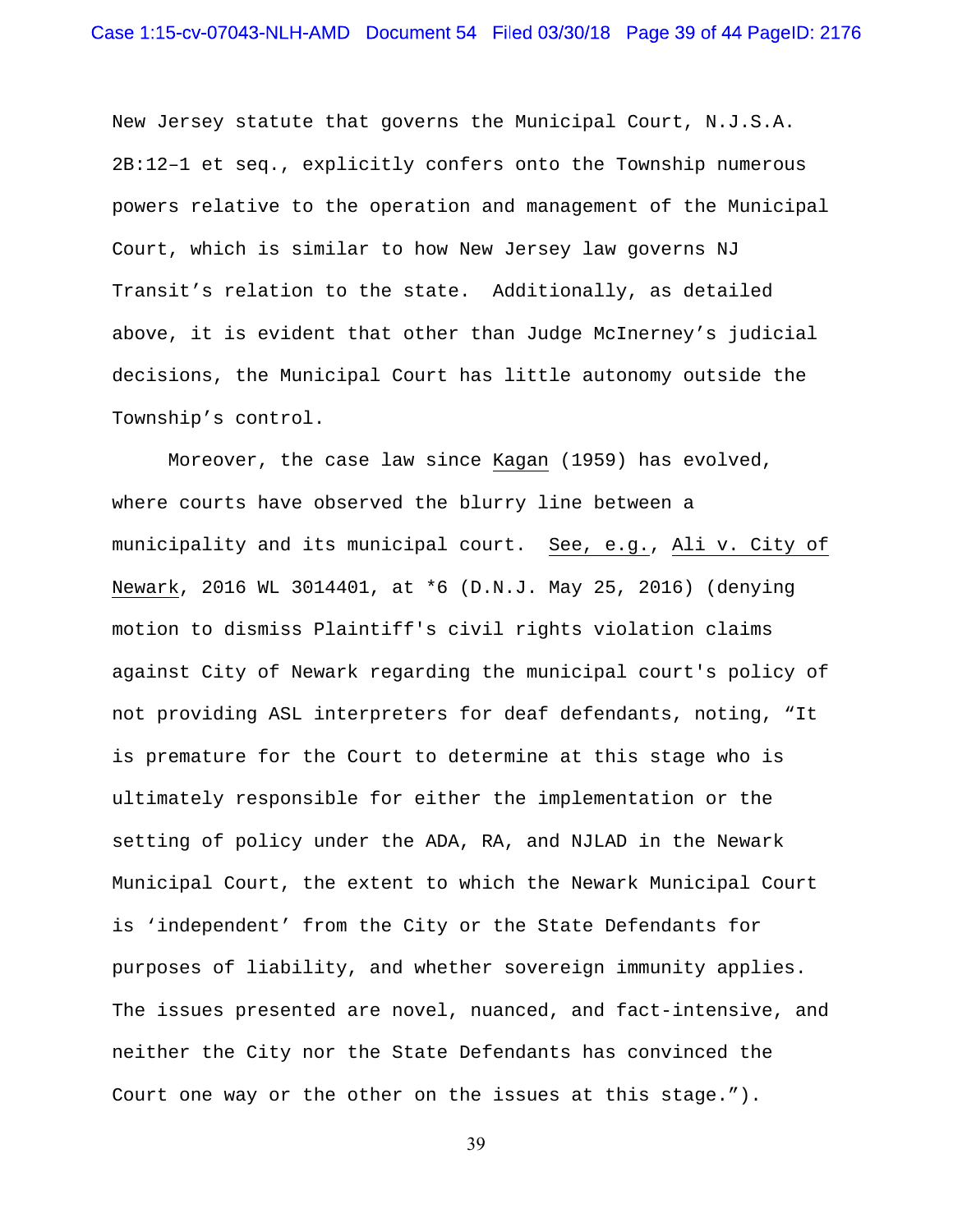Thus, it is evident that the Municipal Court can be considered an "arm" of the Township, and under the circumstances of this case, the Township can therefore be liable for the constitutionally violative practice that occurs in the Municipal Court under this theory of liability as well.

## **2.** *Judge McInerney and Rosa Henry*

As noted above, see supra note 8, Judge McInerney argues that Plaintiff's claims against him must be dismissed because he is entitled to absolute judicial immunity. Plaintiff argues that Judge McInerney is not entitled to absolute immunity for his actions taken in his administrative capacity.

With regard to Plaintiff's motion to add the Municipal Court Administrator, Rosa Henry, to the action, Henry has opposed the motion, arguing that Plaintiff's motion is untimely, and it would be futile to add her because she has no authority to set policy, impose a fine, or cause a defendant to go to jail.

 The claims against Judge McInerney and Henry involve the close scrutiny of each individual's actions relative to the Municipal Court's practice of disregarding the rights of the indigent defendants charged with fine-only offenses. See Barna v. Board of School Directors of Panther Valley School District, 877 F.3d 136, 145 n.6 (3d Cir. 2017)) (citing Kneipp v. Tedder, 95 F.3d 1199, 1213 (3d Cir. 1996); Fagan v. City of Vineland, 22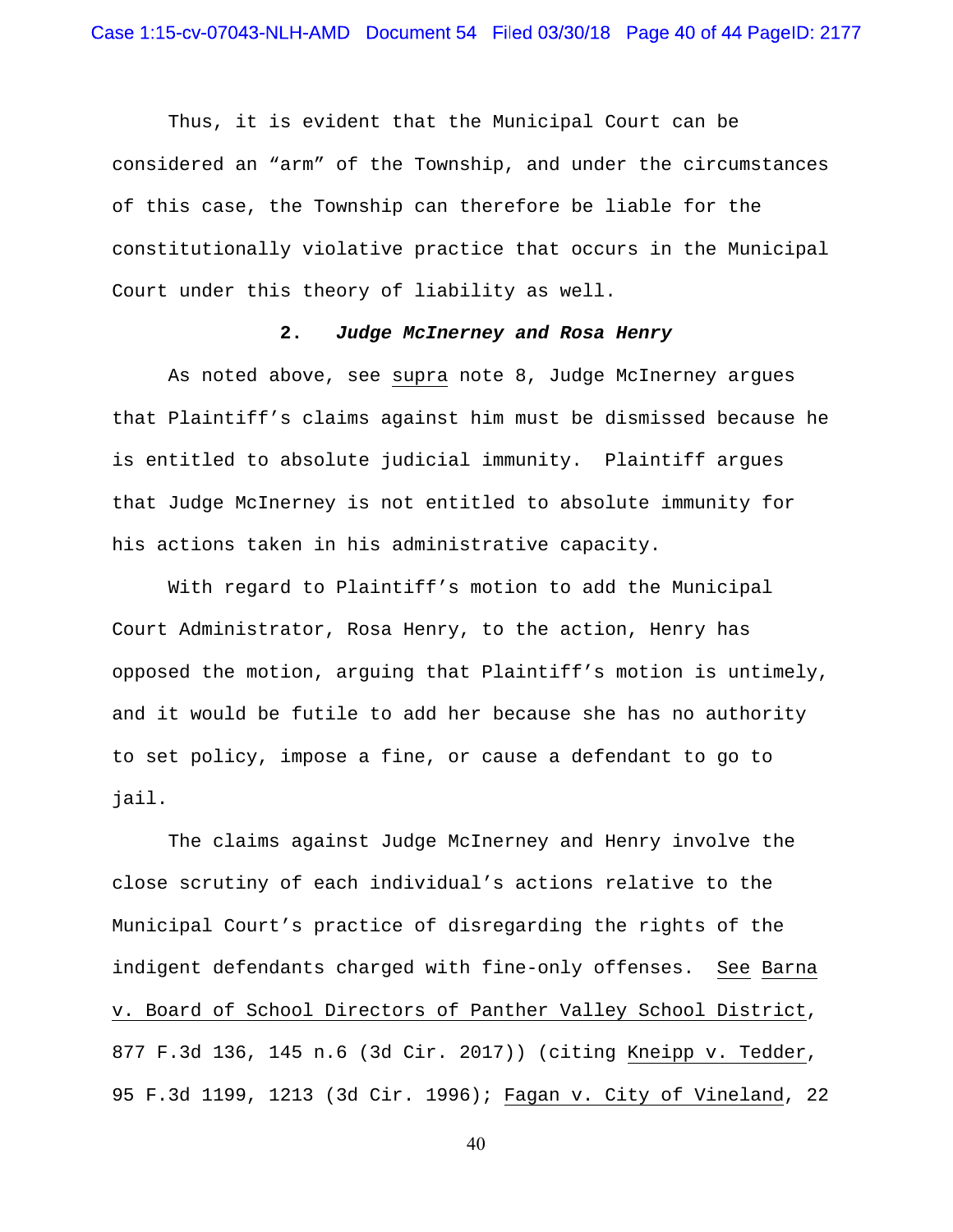F.3d 1283, 1292 (3d Cir. 1994)) (explaining that claims against an individual municipal employee must be analyzed separately from the claims against the municipality). The claims against Judge McInerney and Henry also require the determination of whether they are entitled to any sort of immunity. See Forrester v. White, 484 U.S. 219, 227 (1988) (explaining that there is an "intelligible distinction between judicial acts and the administrative, legislative, or executive functions that judges may on occasion be assigned by law to perform," and the latter acts are not afforded absolute immunity); Bankes v. Felice, 2006 WL 1765074, at \*6 (D.N.J. 2006) (quoting Harlow v. Fitzgerald, 457 U.S. 800, 818 (1982)) (analyzing whether a municipal court administrator was entitled to qualified immunity, which doctrine provides that public officials performing discretionary duties within the scope of their employment are "shielded from liability for civil damages insofar as their conduct does not violate clearly established statutory or constitutional rights of which a reasonable person would have known"). Plaintiff's claims against these individuals may also be impacted by the Court's finding that the Township is liable for the violation of Plaintiff's constitutional rights.

 The Court concludes that this issue is not ripe for summary judgment as disputed issues of material issues of fact prohibit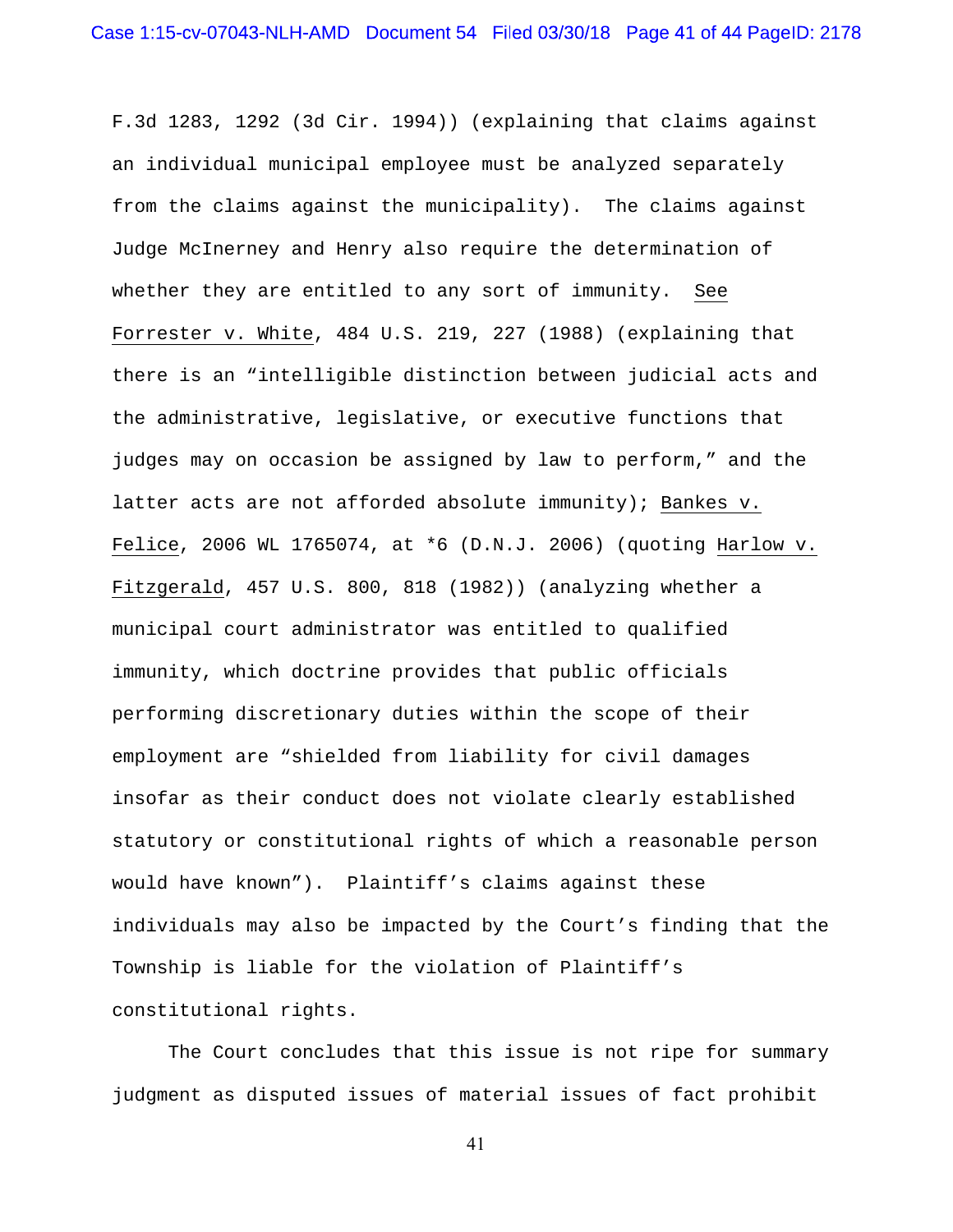the Court from concluding on the present record as a matter of law that Judge McInerney acted only as a judicial officer in compelling payments from indigent defendants. As we have recounted, the record reveals that he was chosen by the municipality to preside over the Court during the time it instituted an unconstitutional policy, that he reported on budget matters to the Township Council, that he directed individuals to a payment window that displayed an unconstitutional policy, that he directed defendants to find someone else to pay their fines, that the Court clerk admitted that the whole point of incarceration was to collect fines and avoid the administrative complications of community service and payment plans, and reconvened Court after the administrative process failed to produce the coerced result. Many of these acts are extra-judicial and focus more on the administrative task of collecting fines than the judicial act of imposing them. The Court declines to grant summary judgment on absolute judicial immunity on the current record at this time.

The comprehensive, organized, and official manner in which this scheme operated for the benefit of the Township fisc also compels the Court to grant the motion to amend to allow claims against the Court Administrator. As recounted above, Plaintiff's father has testified that he was told by Henry that the Court acts to "get their money as fast as they can," and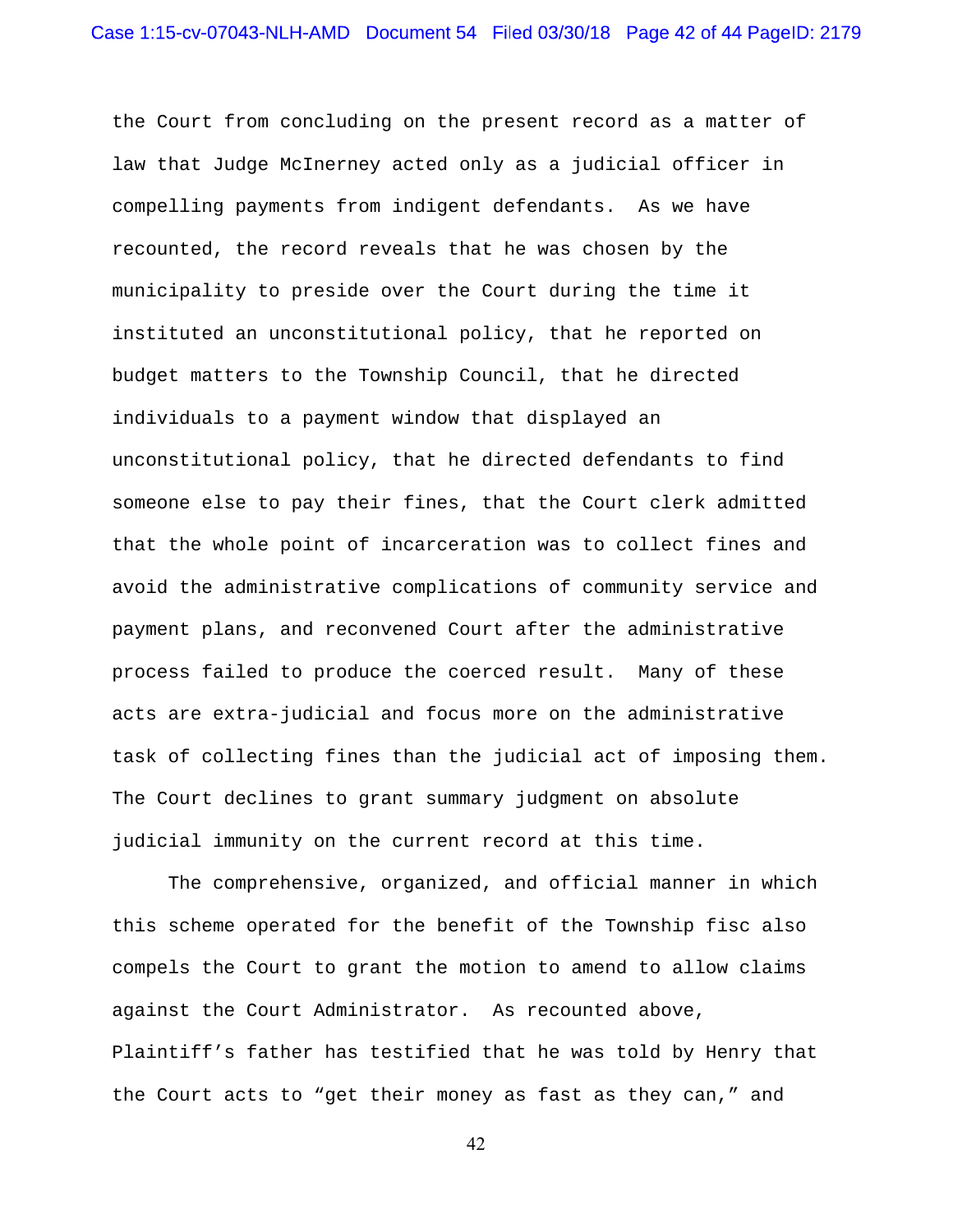that "it is all about collection," so that the Court can "get them while they have them" in order to prevent "issuing warrants, suspending driving licenses, chasing people, etc." This is more than sufficient to make out a plausible claim against Henry for a violation of Section 1983. Even at this late day in the proceeding, the Court will allow the proposed amendment. In light of the Court's finding of a clear violation of the Plaintiff's constitutional rights and the remaining uncertainty as to what municipal officers if any should also be held responsible, amendment clearly serves the interests of justice. Fed. R. Civ. P. 15(a)(2) ("The court should freely give leave [to amend] when justice so requires.").

#### **CONCLUSION**

 Plaintiff has met his burden of providing sufficient undisputed material facts that prove his claims that his Fourth, Sixth, and Fourteenth Amendment constitutional rights were violated by a policy and practice employed by the Burlington County Municipal Court regarding the treatment of indigent defendants charged with fine-only offenses. No issues of disputed material facts exist so as to preclude that result. Plaintiff has also proven that the Township of Burlington is liable for those violations because the Municipal Court, as an arm of the Township and through the Township's employees, inappropriately substituted its own policy and practice for